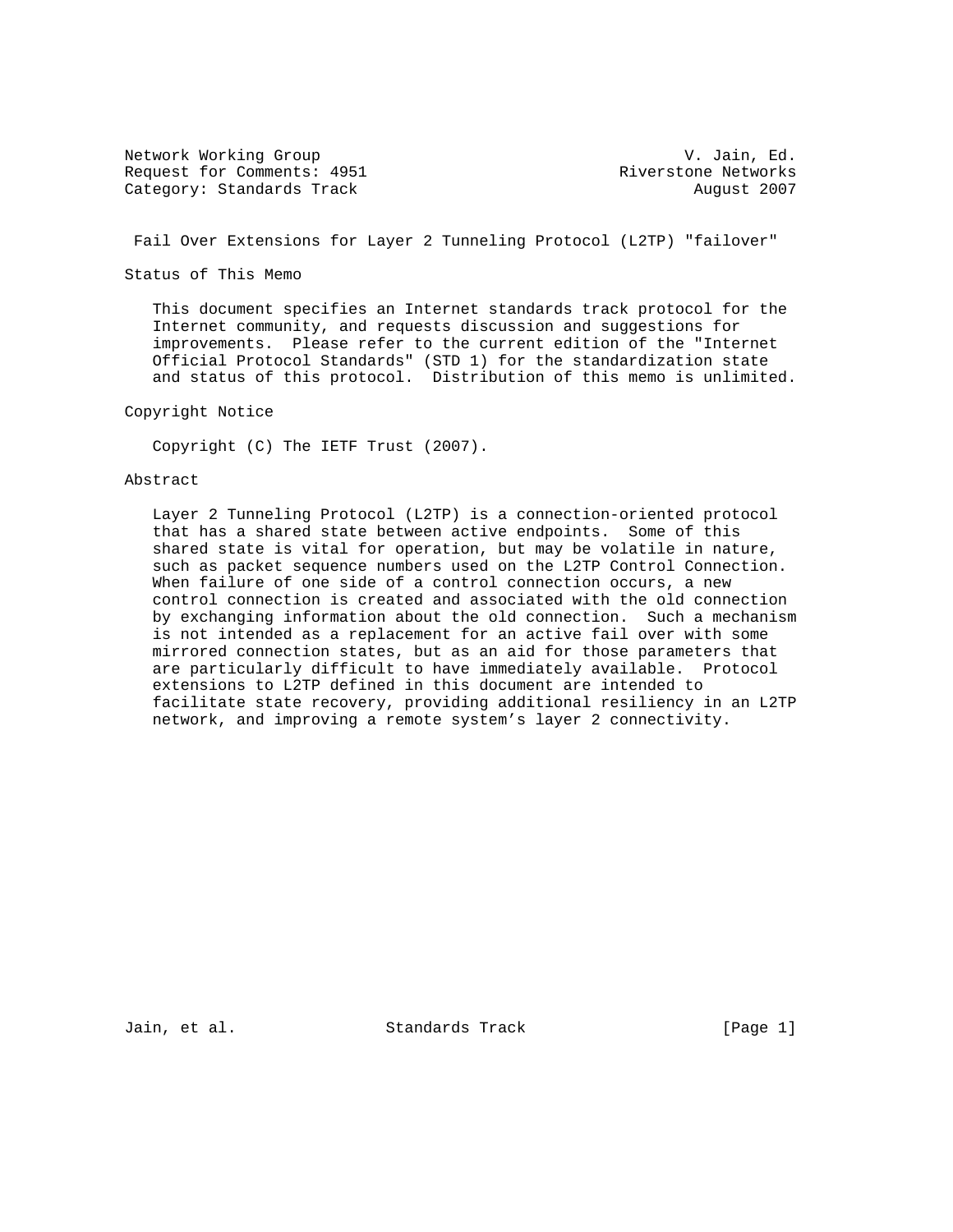Table of Contents

|       | 3.2.1. Recovery Tunnel Establishment 8 |  |
|-------|----------------------------------------|--|
|       |                                        |  |
|       |                                        |  |
|       | 3.3. Session State Synchronization 11  |  |
|       |                                        |  |
|       |                                        |  |
|       |                                        |  |
| 5     |                                        |  |
|       |                                        |  |
|       |                                        |  |
|       | 5.3. Suggested Control Sequence AVP 16 |  |
|       | 5.4. Failover Session State AVP 17     |  |
|       |                                        |  |
| $7$ . |                                        |  |
|       |                                        |  |
|       |                                        |  |
|       |                                        |  |
|       |                                        |  |
|       |                                        |  |
|       |                                        |  |
|       |                                        |  |
|       |                                        |  |
|       |                                        |  |

Jain, et al. Standards Track [Page 2]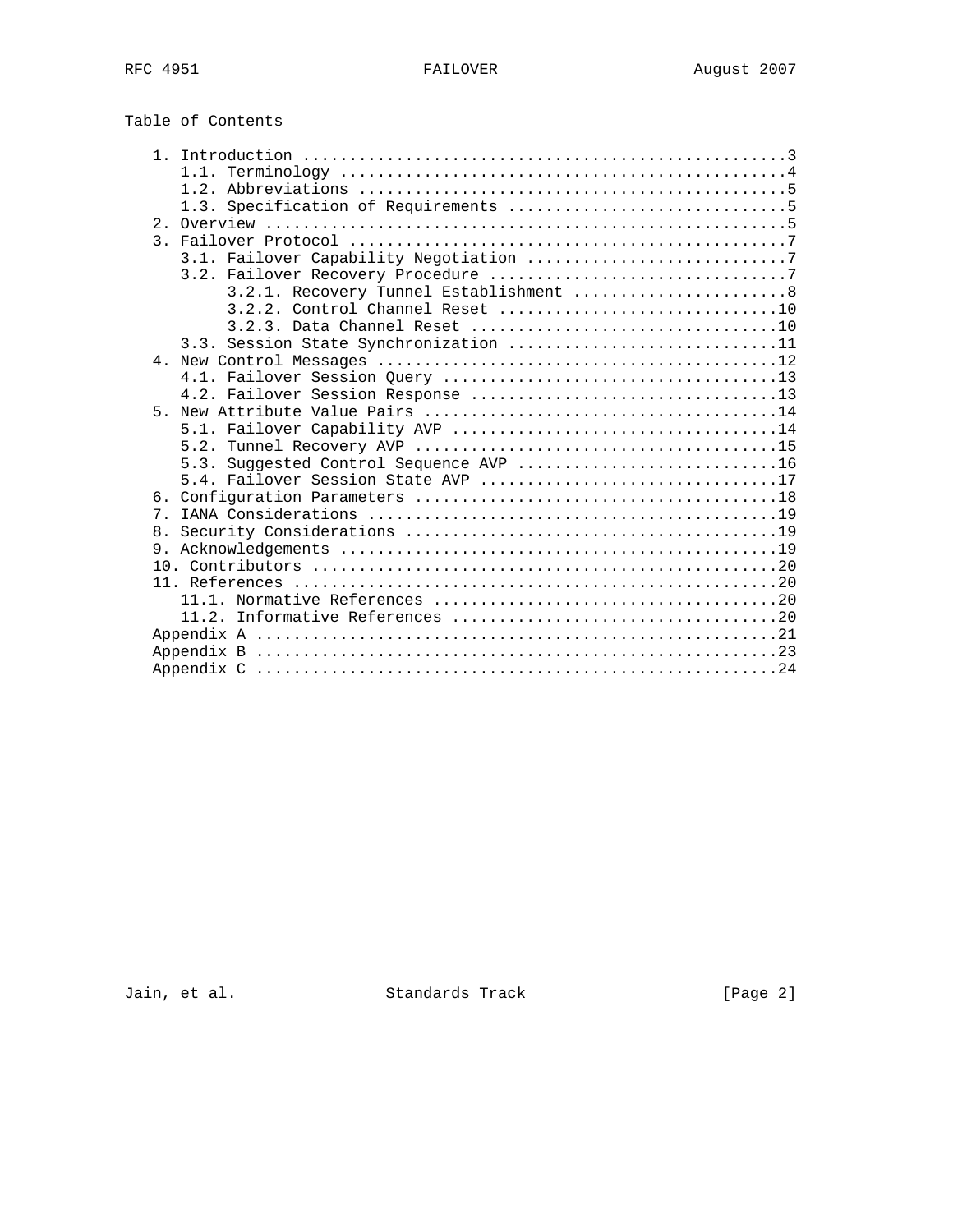## 1. Introduction

 The goal of this document is to aid the overall resiliency of an L2TP endpoint by introducing extensions to RFC 2661 [L2TPv2] and RFC 3931 [L2TPv3] that will minimize the recovery time of the L2TP layer after a failover, while minimizing the impact on its performance. Therefore, it is assumed that the endpoint's overall architecture is also supportive in the resiliency effort.

 To ensure proper operation of an L2TP endpoint after a failover, the associated information of the control connection and sessions between them must be correct and consistent. This includes both the configured and dynamic information. The configured information is assumed to be correct and consistent after a failover, otherwise the tunnels and sessions would not have been setup in the first place.

 The dynamic information, which is also referred to as stateful information, changes with the processing of the tunnel's control and data packets. Currently, the only such information that is essential to the tunnel's operation is its sequence numbers. For the tunnel control channel, the inconsistencies in its sequence numbers can result in the termination of the entire tunnel. For tunnel sessions, the inconsistency in its sequence numbers, when used, can cause significant data loss, which gives the perception of a "service loss" to the end user.

 Thus, an optimal resilient architecture that aims to minimize "service loss" after a failover, must make provisions for the tunnel's essential stateful information, i.e., its sequence numbers. Currently, there are two options available: the first option is to ensure that the backup endpoint is completely synchronized with the active endpoint, with respect to the control and data sessions sequence numbers. The other option is to reestablish all the tunnels and their sessions after a failover. The drawback of the first option is that it adds significant performance and complexity impact to the endpoint's architecture, especially as tunnel and session aggregation increases. The drawback of the second option is that it increases the "service loss" time, especially as the architecture scales.

 To alleviate the above-mentioned drawbacks of the current options, this document introduces a mechanism to bring the dynamic stateful information of a tunnel to a correct and consistent state after a failure. The proposed mechanism defines the recovery of tunnels and sessions that were in an established state prior to the failure.

Jain, et al. Standards Track [Page 3]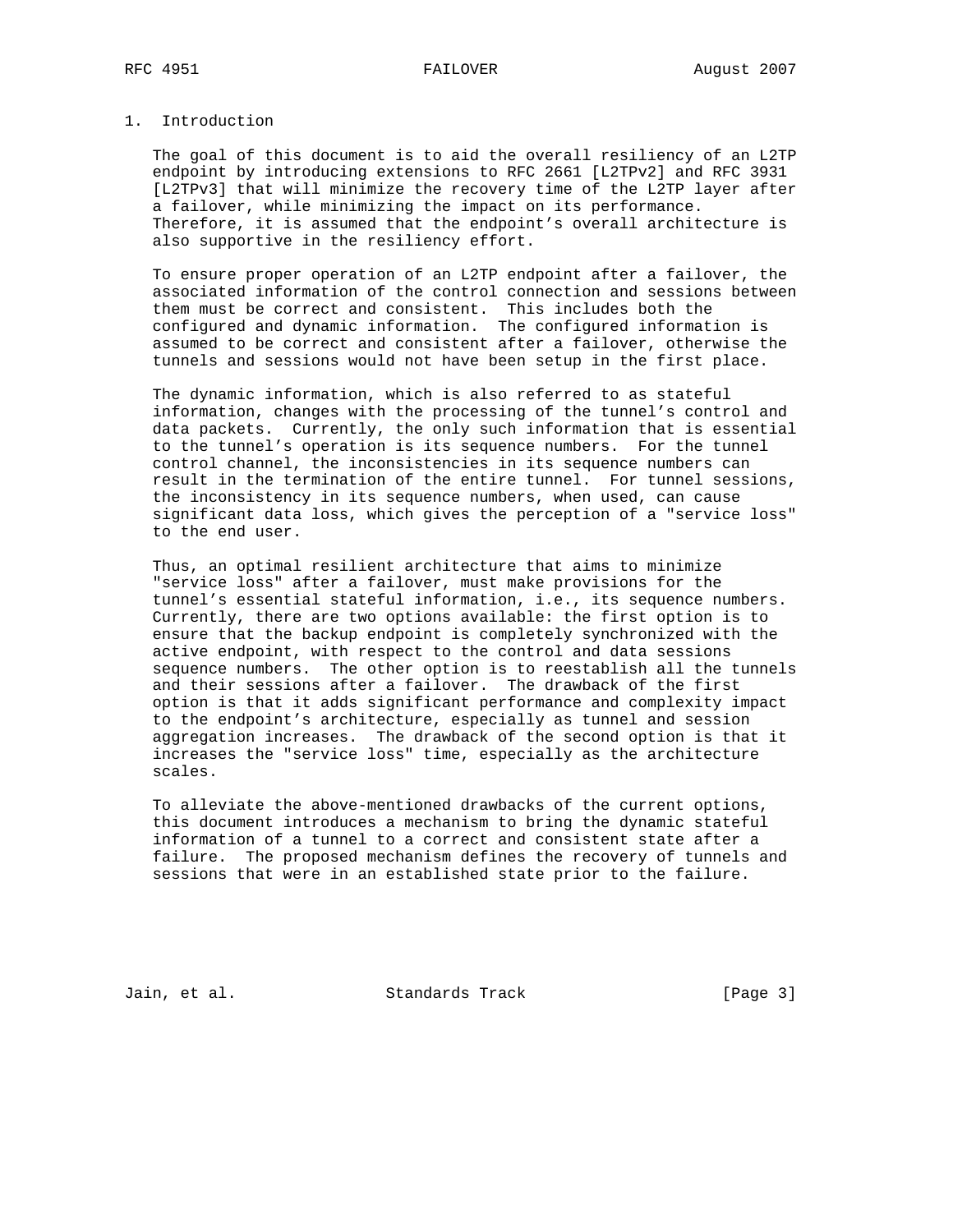### 1.1. Terminology

 Endpoint: L2TP control connection endpoint, i.e., either LAC or LNS (also known as LCCE in [L2TPv3]).

Active Endpoint: An endpoint that is currently providing service.

 Backup Endpoint: A redundant endpoint standing by for the active endpoint that has its database of active tunnels and sessions in sync with its active endpoint.

 Failed Endpoint: The endpoint that was the active endpoint at the time of the failure.

 Recovery Endpoint: The endpoint that initiates the failover protocol to recover from the failure of an active endpoint.

 Remote Endpoint: The endpoint that peers with active endpoint before failure and with recovery endpoint after failure.

 Failover: The action of a backup endpoint taking over the service of an active endpoint. This could be due to administrative action or failure of the active endpoint.

 Old Tunnel: A control connection that existed before failure and is subjected to recovery upon failover.

 Recovery Tunnel: A new control connection established only to recover an old tunnel.

 Recovered Tunnel: After an old tunnel's control connection and sessions are restored using the mechanism described in this document, it is referred to as a Recovered Tunnel.

 Control Channel Failure: Failure of the component responsible for establishing/maintaining tunnels and sessions at an endpoint.

 Data Channel Failure: Failure of the component responsible for forwarding the L2TP encapsulated data.

Jain, et al. Standards Track [Page 4]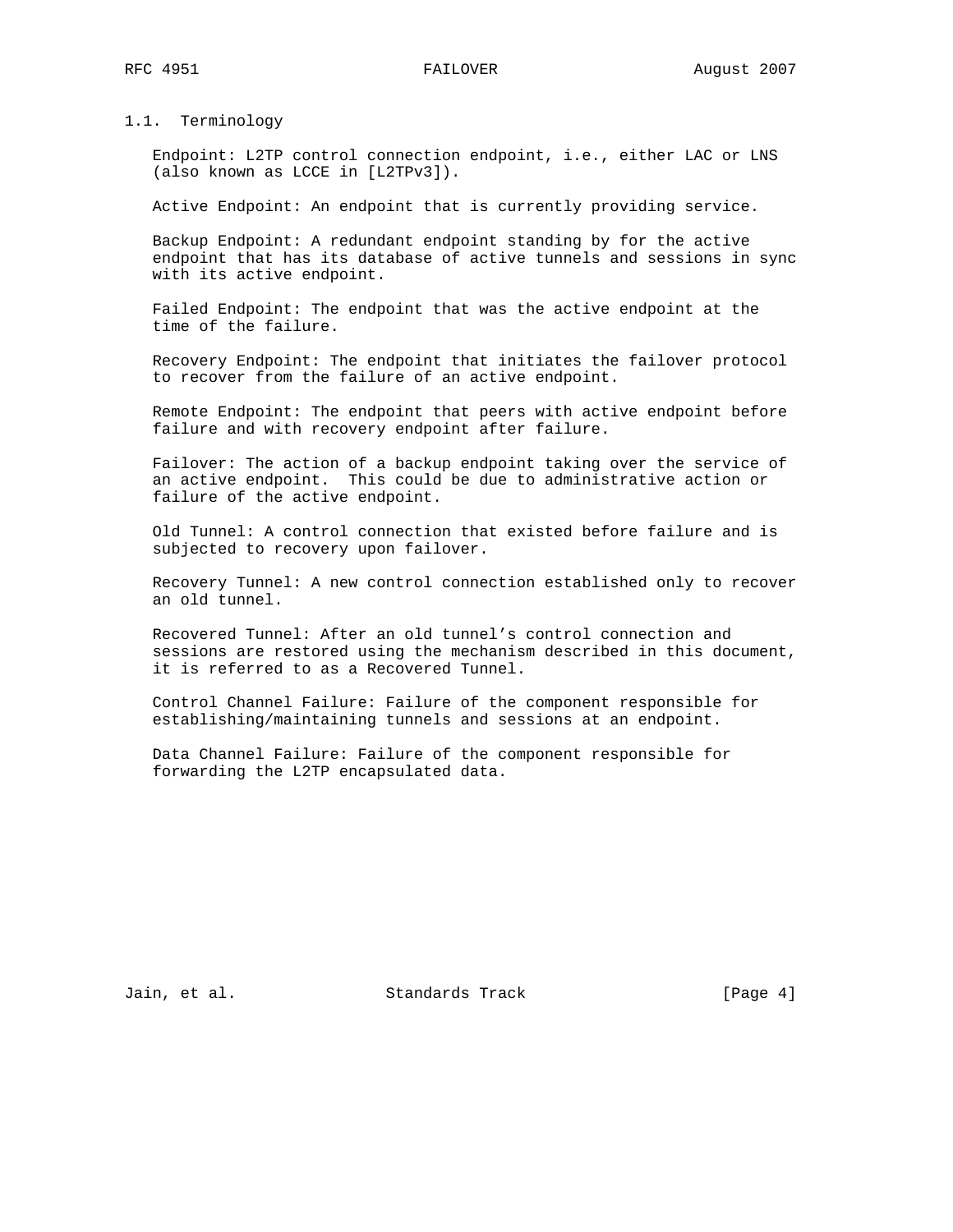1.2. Abbreviations

| LAC          | L2TP Access Concentrator         |
|--------------|----------------------------------|
| LNS          | L2TP Network Server              |
| LCCE         | L2TP Control Connection Endpoint |
| AVP          | Attribute Value Pair             |
| SCCRO        | Start-Control-Connection-Request |
| <b>SCCRP</b> | Start-Control-Connection-Reply   |
| 7.T.B        | Zero Length Body Message         |

### 1.3. Specification of Requirements

 The key words "MUST", "MUST NOT", "REQUIRED", "SHALL", "SHALL NOT", "SHOULD", "SHOULD NOT", "RECOMMENDED", "MAY", and "OPTIONAL" in this document are to be interpreted as described in [RFC2119].

### 2. Overview

 The following diagram depicts the redundancy architecture and pertaining entities used to describe the failover protocol:

|                         | L2TP active<br>endpoint $(A)$ |
|-------------------------|-------------------------------|
| L2TP<br>endpoint<br>(R) |                               |
|                         | L2TP backup<br>endpoint (B)   |

 Active and backup endpoints may reside on the same device, however, they are not required to be that way. On other hand, some devices may not have a standby module altogether, in which case the failed endpoint, after reset, can become the recovery endpoint to recover from its prior failure.

 Therefore, in the above diagram, upon A's (active endpoint's) failure:

- Endpoint A would be called the failed endpoint.
- If B is present, then it would become the recovery endpoint and also an active endpoint.
- If B is not present, then A could become the recovery endpoint after it restarts, provided it saved the information about active tunnels/sessions in some persistent storage.

| Jain, et al.<br>Standards Track | [Page 5] |
|---------------------------------|----------|
|---------------------------------|----------|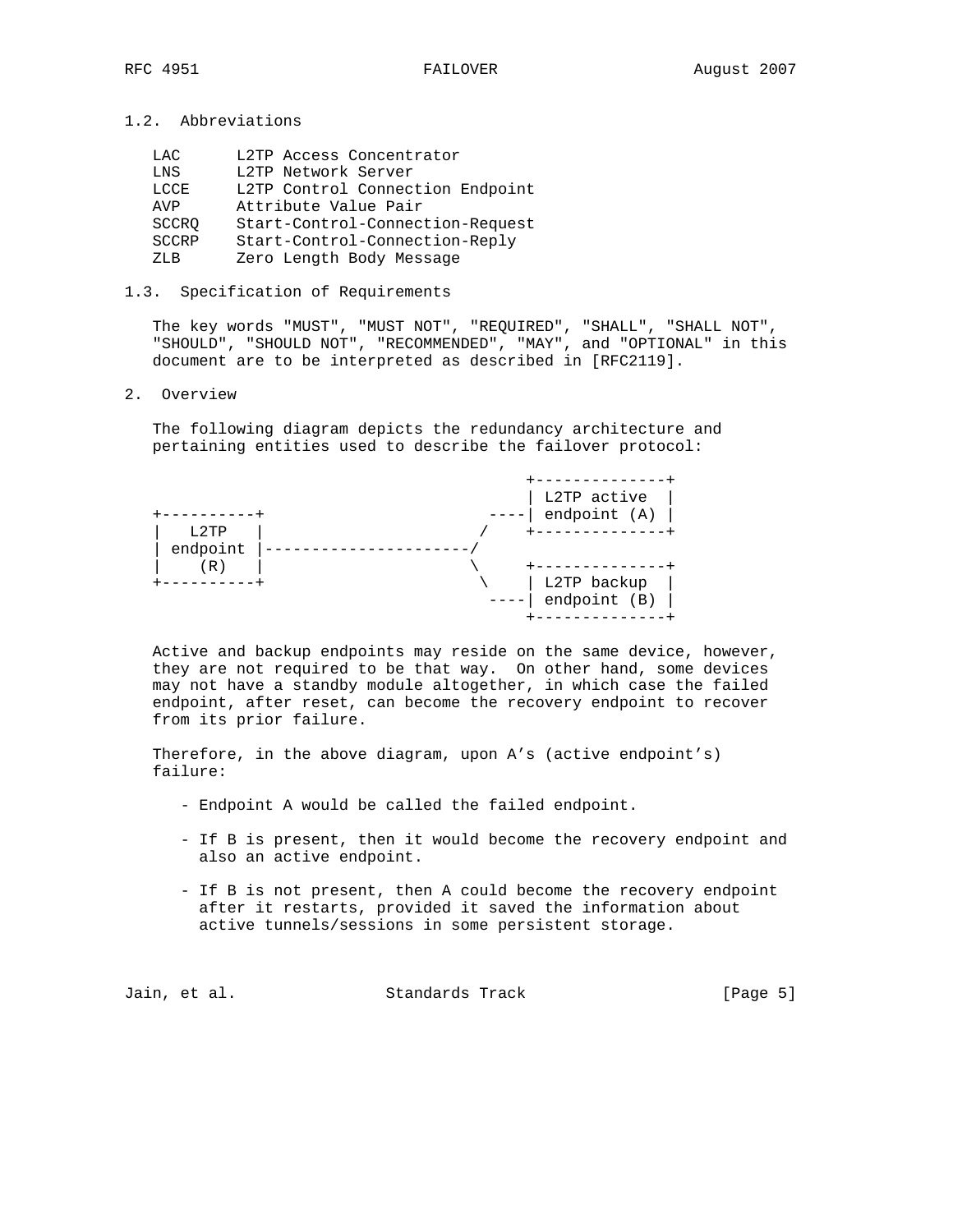- R does not initiate the failover protocol; rather it waits for a failure indication from recovery endpoint.

 This document assumes that the actual detection of a failure in the backup endpoint is done in an implementation-specific way. It also assumes that failure detection by the backup endpoint is faster than the L2TP control channel timeout between the active and remote endpoints. Typically, active and backup endpoints reside on the same physical device, allowing fast and reliable failure detection without the need to communicate between these endpoints over the network.

 Similarly, an active endpoint that acts also as a backup endpoint can easily start the recovery once it has rebooted. However, when the active and backup endpoints reside in separate devices, there is a need for communication between them in order to detect failures. As a solution for such situations, additional failure detection protocols, e.g., [BFD-MULTIHOP], may be needed.

A device could have three kinds of failures:

- i) Control Channel Failure
- ii) Data Channel Failure
- iii) Control and Data Channel Failure

 The protocol described in this document specifies the recovery in conditions i) and iii). It is perceived that not much (stateful information) could be recovered via a control protocol exchange in case of ii).

The failover protocol consists of three phases:

- 1) Failover Capability Negotiation: An active endpoint and a remote endpoint exchange failover capabilities and attributes to be used during the recovery process.
- 2) Failover Recovery: A recovery endpoint establishes a new L2TP control connection (called recovery tunnel) for every old tunnel that it wishes to recover. The recovery tunnel serves three purposes:
	- It identifies the old tunnel that is being recovered.
	- It provides a means of authentication and a three-way handshake to ensure both ends agree on the failover for the specified old tunnel.

Jain, et al. Standards Track [Page 6]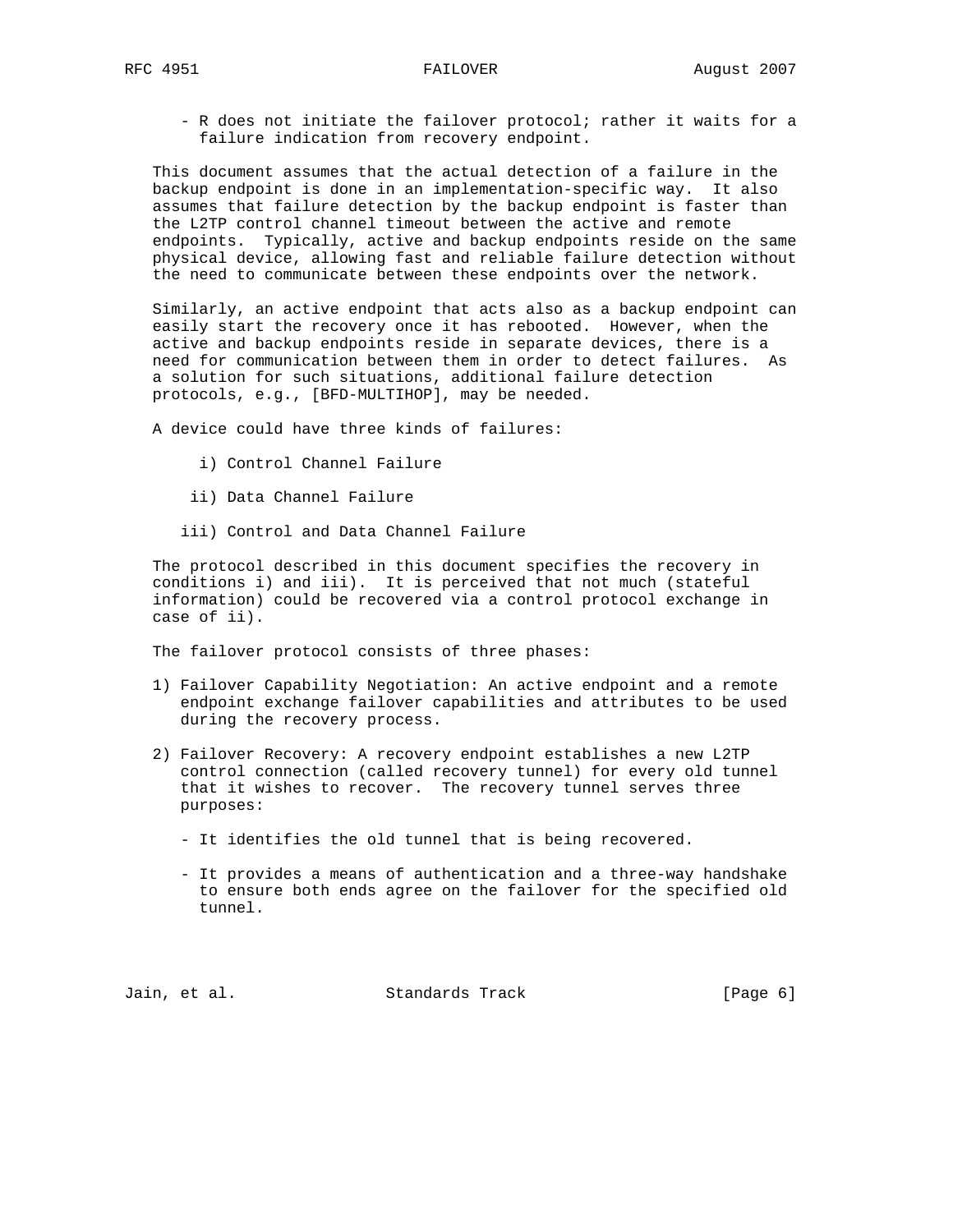- It could exchange the Ns and Nr values to be used in the recovered tunnel.

 Upon establishing the recovery tunnel, two endpoints reset the control and data channel(s) on the recovered tunnel using the procedures described in Section 3.2.2 and Section 3.2.3, respectively. The recovery tunnel could be torn down after that, and sessions that were established resume traffic.

- 3) Session State Synchronization: The session state synchronization process occurs on the recovered or the old tunnel and allows the two endpoints to agree on the state of the various sessions in the tunnel after failover. The inconsistency, which could arise due to the failure, is handled in the following manner: first, the two endpoints silently clear the sessions that were not in the established state. Then, they utilize Failover Session Query (FSQ) and Failover Session Response (FSR) on the recovered tunnel to obtain the state of sessions as known to the peer endpoint and clear the sessions accordingly.
- 3. Failover Protocol

 The protocol consists of three steps describing specifications during the life of a control connection - before and after failover.

3.1. Failover Capability Negotiation

 The active and remote endpoints exchange the Failover Capability attribute-value pair (AVP) in Start-Control-Connection-Request (SCCRQ) and Start-Control-Connection-Reply (SCCRP) during control connection establishment as a part of the normal (before failover) operation. The Failover Capability AVP, defined in Section 5.1, allows an endpoint to specify if it is control and/or data channel failover capable and the time allowed for the recovery for the tunnel.

3.2. Failover Recovery Procedure

 The Failover Recovery Procedure described in this section is performed only if there was a control channel failure. The selection of the tunnels to be recovered is implementation specific.

 The Failover Recovery Procedure consists of following three steps, which are described in detail in the subsections below:

- Recovery tunnel establishment
- Control channel reset

Jain, et al. Standards Track [Page 7]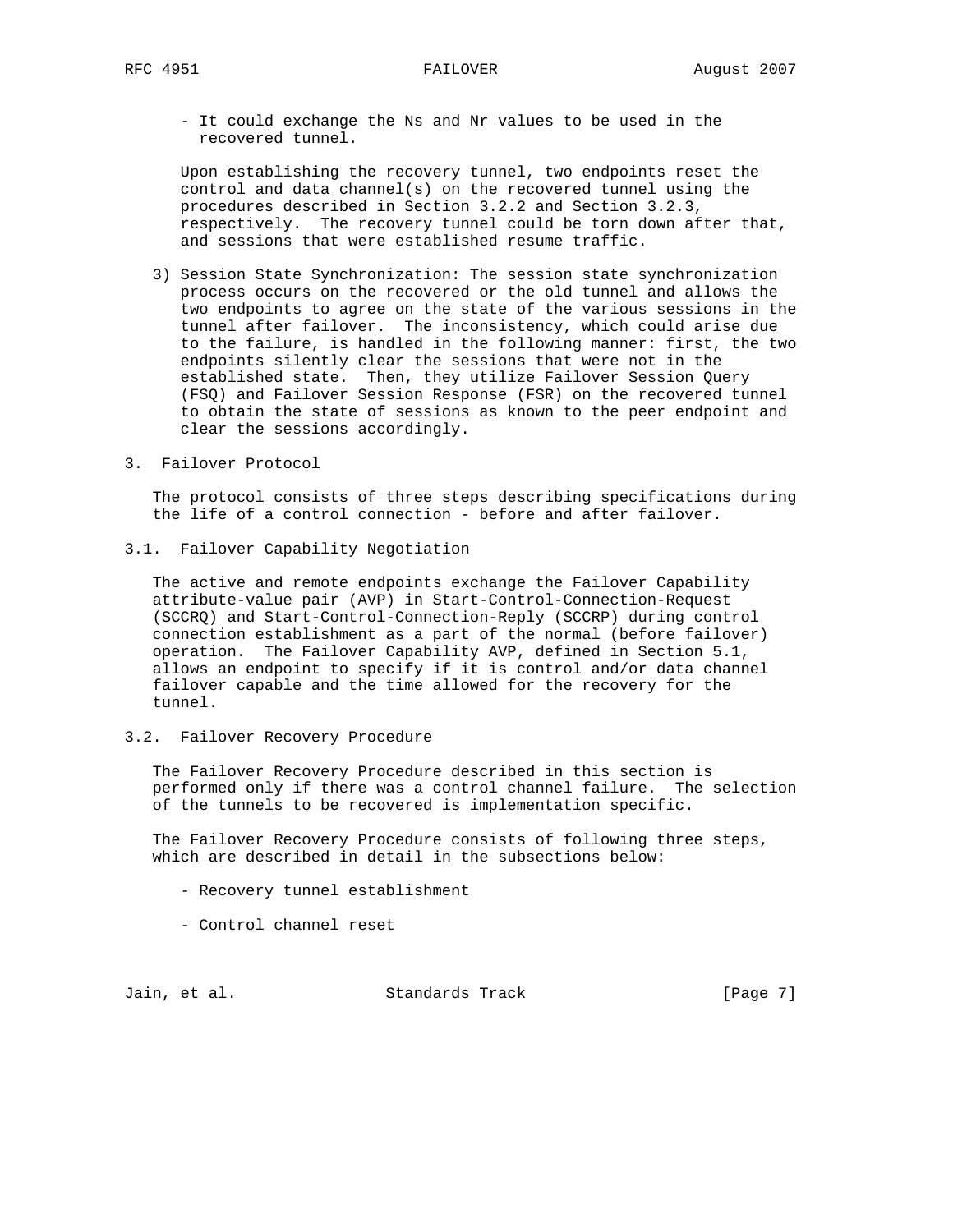- Data channel reset
- 3.2.1. Recovery Tunnel Establishment

 The recovery endpoint establishes a new control connection, called recovery tunnel, for every old tunnel it wishes to recover. The purpose of the recovery tunnel is solely to recover the corresponding old tunnel. There is a one to one relationship between recovery tunnel and recovered/old tunnel

Recovery tunnel establishment considerations:

- An LCCE MUST follow the procedures described in [L2TPv2] or [L2TPv3] to establish the recovery tunnel.
- The recovery tunnel MUST use the same L2TP version (and establishment procedures) that was used for the old tunnel.
- The SCCRQ for Recovery tunnel MUST include the Tunnel Recovery AVP, defined in Section 5.2, to identify the old tunnel that is being recovered.
- The recovery tunnel MUST NOT include the Failover Capability AVP in its SCCRQ or SCCRP messages.
- An endpoint SHOULD NOT send any message other than the following on the recovery tunnel: SCCRQ, SCCRP, SCCCN, StopCCN, HELLO, ZLB, and ACK ([L2TPv3] only).
- An endpoint MUST NOT use any old Tunnel ID for the recovery tunnel. The old tunnels MUST be valid until the recovery process concludes.
- An endpoint MUST use the Tie Breaker AVP (Section 4.4.3 [L2TPv2]) or Control Connection Tie Breaker AVP (Section 5.4.3 [L2TPv3]) in the setup of the recovery tunnel to ensure that only a single recovery tunnel (when both endpoints have simultaneous failover) is established to recover an old tunnel. The tunnel that wins the tie is used to decide the suggested Ns and Nr values on the recovered tunnel. Therefore, the endpoint that loses the tie, should reset the Ns and Nr values (Section 3.2.2) as if it were a remote endpoint. Appendix B illustrates the double failover scenario.
- Tie Breaker AVP processing: The scope of a tie breaker AVP's action for recovery and non recovery tunnels must be independent, and is defined as follows:

Jain, et al. Standards Track [Page 8]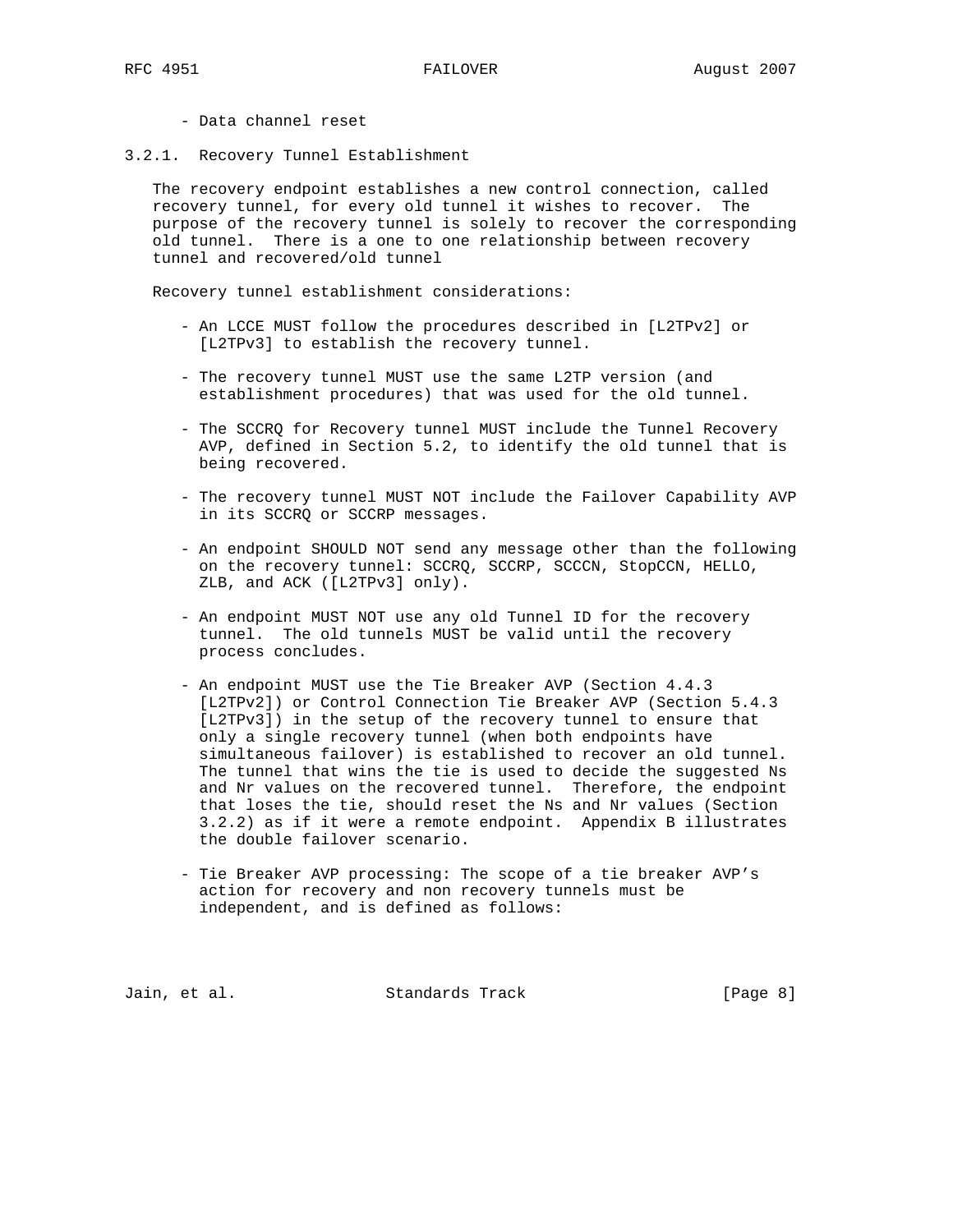- o When Tie Breaker AVP is used in a non recovery tunnel, the scope of the tie breaker AVP's action MUST only be within non recovery tunnels. Therefore, losing a tie against a non recovery tunnel MUST NOT result in termination of any recovery tunnel.
- o When a Tie Breaker AVP is used in a recovery tunnel, the scope of tie breaker AVP's action is further restricted to the recovery tunnel(s) for a single tunnel to be recovered. Thus, an implementation MUST apply the tie breaker received in a recovery tunnel only to those tunnels that are a) recovery tunnels, and b) associated with the same tunnel to be recovered. It MUST NOT impact the operation of non recovery tunnels and recovery tunnels associated with other old tunnels to be recovered.

 Upon getting an SCCRQ with a Tunnel Recovery AVP, an endpoint validates the Recover Tunnel ID and the Recover Remote Tunnel ID and responds with an SCCRP. It MUST terminate the recovery tunnel if:

- The Recover Tunnel ID or the Recover Remote Tunnel ID is unknown.
- The active or remote endpoint (prior to failover) had not indicated that it was failover capable.
- The L2TP version of recovery tunnel is different from the version used in the old tunnel.

 If the remote endpoint accepts the SCCRQ, it SHOULD include the Suggested Control Sequence AVP, defined in Section 5.3, in the SCCRP message.

Authentication considerations:

- To authenticate a peer endpoint during recovery tunnel establishment, an endpoint MUST follow the procedure described in either [L2TPv2] Section 5.1.1 or [L2TPv3] Section 4.3. It MUST use the same secret that was used to authenticate the old tunnel.
- Not being able to authenticate could be a reason to terminate the recovery tunnel.
- For L2TPv3 tunnels, a recovery tunnel MUST use the Control Message authentication (i.e., exchange the nonce values), as described in [L2TPv3] Section 4.3, if the old tunnel was configured to do control message authentication. An L2TPv3

Jain, et al. Standards Track [Page 9]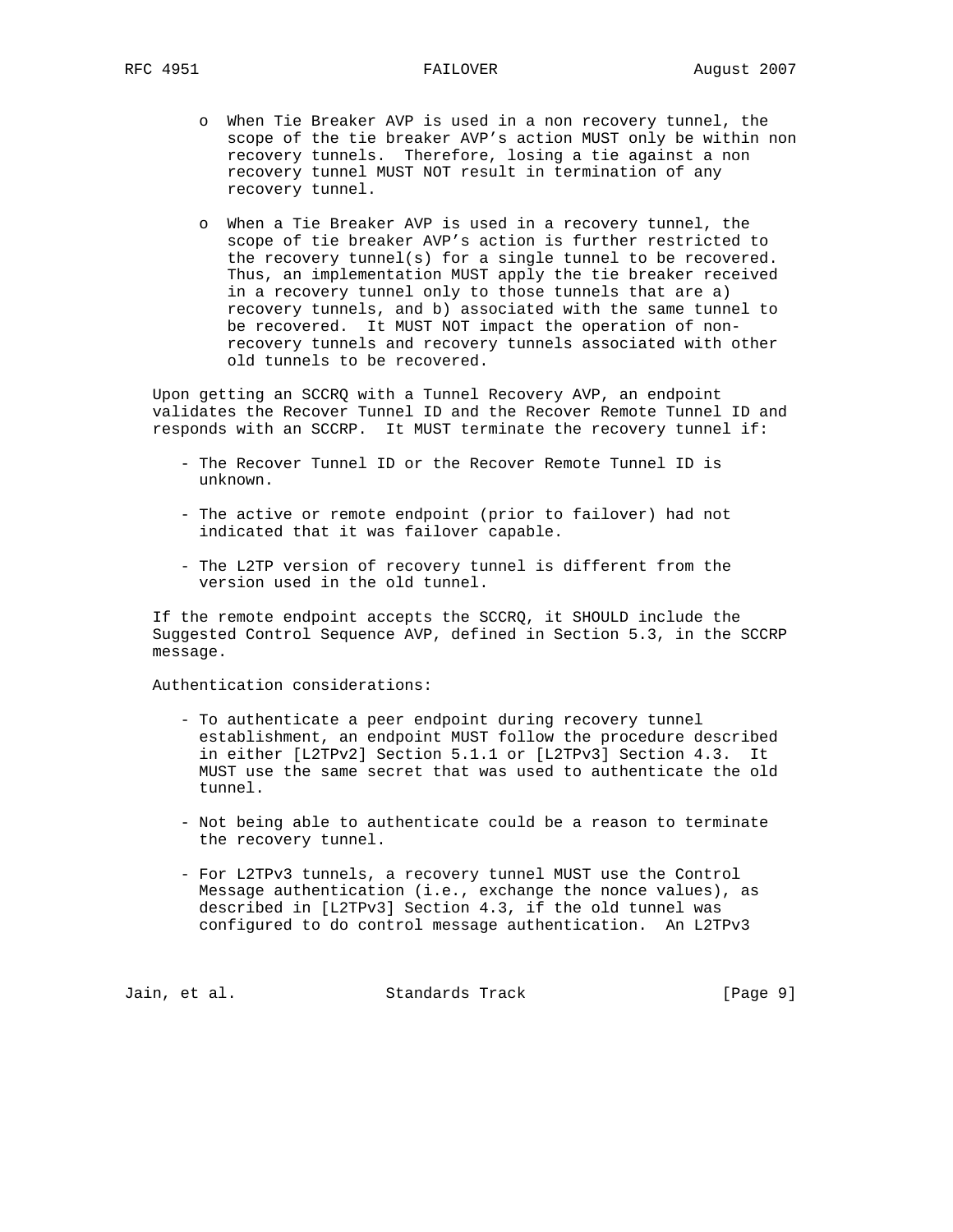recovered tunnel MUST reset its nonce values (both endpoints) to the nonce values exchanged in the recovery tunnel.

 For any reason, if the recovery endpoint could not establish the recovery tunnel, then it MUST silently clear the old tunnel and sessions within, concluding that the recovery process has failed.

 Any control packet received on the recovered tunnel before control channel reset (Section 3.2.2) MUST be silently discarded.

3.2.2. Control Channel Reset

 Control channel reset allows new control messages to be sent and received over the recovered tunnel.

Control channel reset procedure:

- An endpoint SHOULD flush the transmit/receive windows and reset the control channel sequence numbers (i.e., Ns and Nr values) on the recovered tunnel. The control channel on the recovery endpoint is reset upon getting a valid SCCRP on the recovery tunnel, whereas the control channel on the remote endpoint is reset upon getting a valid SCCCN on the recovery tunnel. If the recovery endpoint did not receive the Suggested Control Sequence (SCS) AVP in the SCCRP then it MUST reset the Ns and Nr values to zero. If the remote endpoint opted to not send the SCS AVP then it MUST reset the Ns and Nr values to zero. Either endpoint can tear down the recovery tunnel after the control channel reset procedure is complete.
- An endpoint MUST prevent the establishment of new sessions until it has cleared (or marked for clearance) the sessions that were not in an established state, i.e., until after Step I, Section 3.3 is complete.
- 3.2.3. Data Channel Reset

 A data channel reset procedure is applicable only for the sessions using sequence numbers. For L2TPv3 data channel, the terms Nr and Ns in this document are used to mean "expected sequence number" and "sequence number", respectively.

Data channel reset procedure:

- The recovery endpoint sets the Ns value to zero.
- The remote endpoint (recovery endpoint's peer) continues to use the Ns values it was using previously.

Jain, et al. Standards Track [Page 10]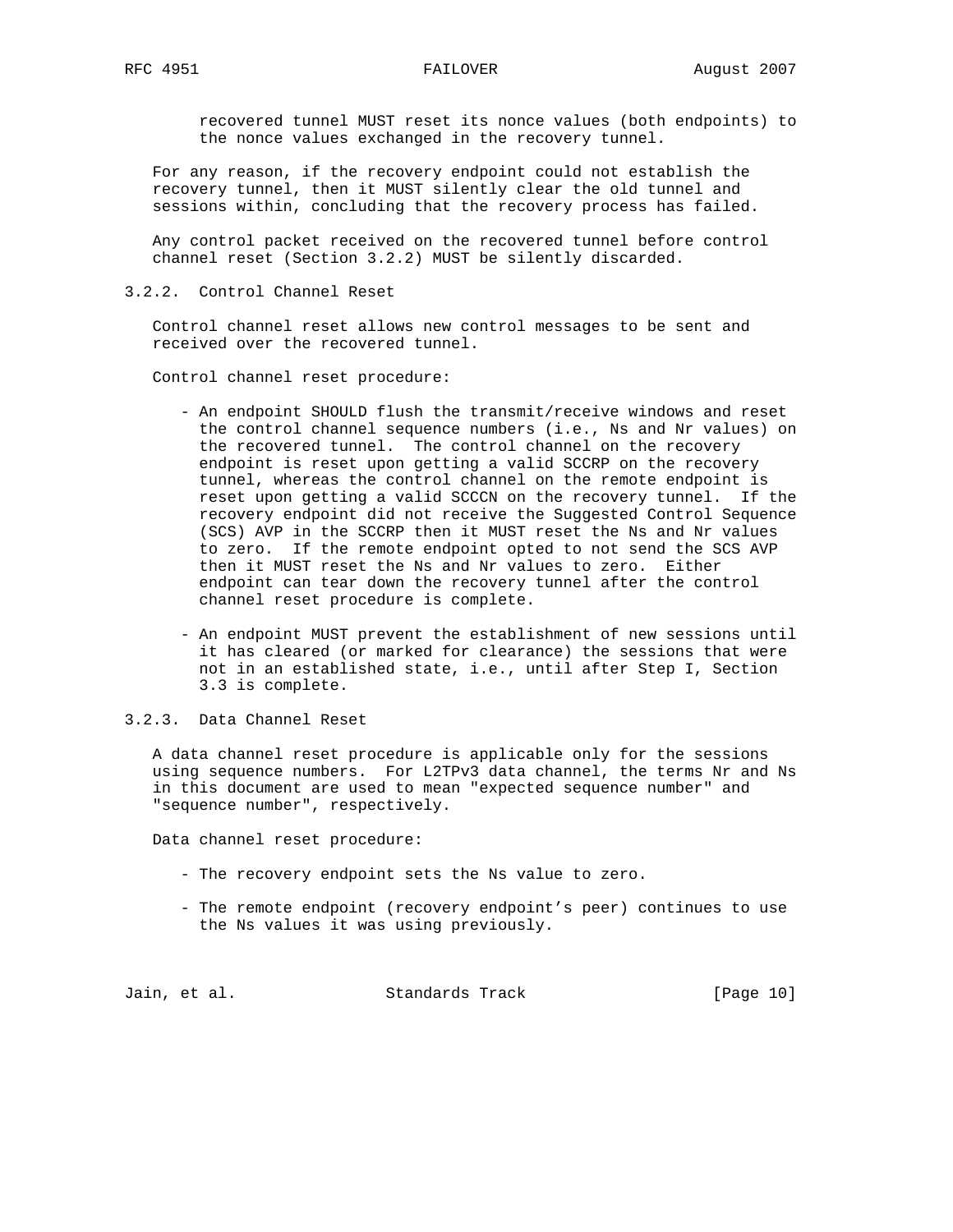- To reset Nr values during failover, if an endpoint receives 'n' out of order but in sequence packets, then it MUST set the Nr value based on the Ns value of the incoming packets, as suggested in Appendix C of [L2TPv3]. The value of 'n' SHOULD be configurable.
- If one of the endpoints does not exhibit the capability (indicated in 'D' bit in the Failover Capability AVP) to reset the Nr value, then data channels using sequence numbers are considered non recoverable. Those sessions SHOULD be torn down by the recovery endpoint by sending a Call-Disconnect-Notify (CDN).
- For data-channel-only failure, two endpoints MAY use the session state query/response mechanism on the control channel to synchronize the state of sessions as described in Section 3.3 below.
- 3.3. Session State Synchronization

 If a control channel failure happens when a session was being established or torn down, then it is possible for an endpoint to consider a session in an established state while its peer considers the same session non existent. Two such situations occur when failure on an endpoint occurs immediately after sending:

- A CDN message that never made it to the peer.
- An ICCN message that never made it to the peer.

 The following mechanism MUST be used to identify and clear the sessions that exists on an endpoint, but not on its peer:

 Step I: For control channel failure, after the recovery tunnel is established, the sessions that were not in an established state MUST be silently cleared (i.e., without sending a CDN message) by each endpoint.

 Step II: Both endpoints MAY identify the sessions that might have been in inconsistent states, perhaps based on data channel inactivity. FSQ and FSR messages have been introduced to synchronize session state at any given point during the life of a session between two endpoints. These messages are used when one endpoint determines or suspects in an implementation specific manner that its session state could be inconsistent with that of its peer's.

 Step III: An endpoint sends a Failover Session Query (FSQ) message to query the state of sessions as known to its peer. An FSQ message

Jain, et al. Standards Track [Page 11]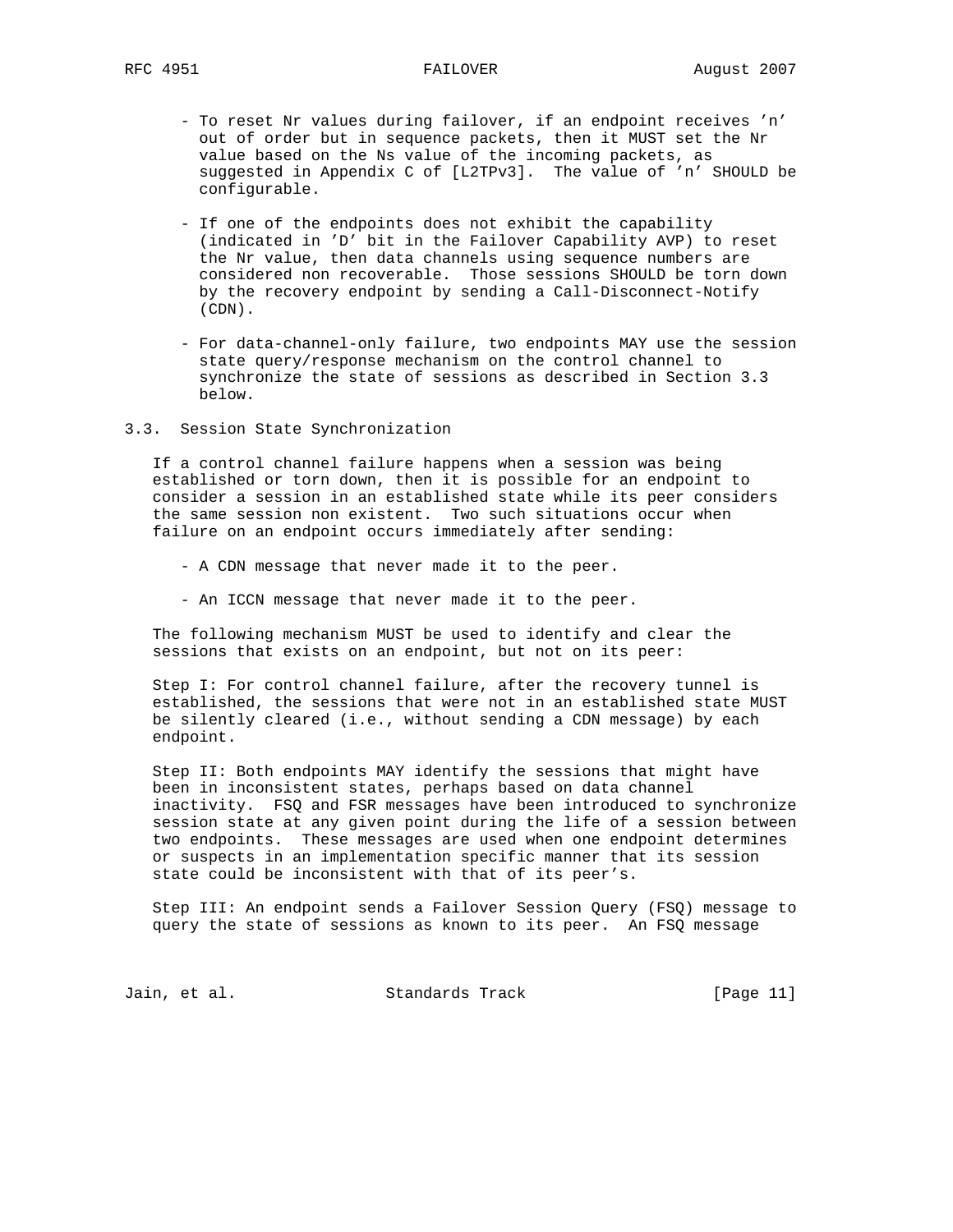# RFC 4951 FAILOVER August 2007

 contains one Failover Session State (FSS) AVP, defined in Section 5.4, for each session it wishes to query. Multiple FSS AVPs could be included in one FSQ message. An FSQ message MUST include at least one FSS AVP. An endpoint MAY send another FSQ message before getting a response for its previous FSQs.

 An inconsistency about a session's existence during failover could result in an endpoint selecting the same Session ID for a new session. In such a situation, it would send an ICRQ for an already established session. Therefore, before all sessions are synchronized using an FSQ/FSR mechanism, if endpoint receives an ICRQ for a session in an established state, then it MUST respond to such an ICRQ with a CDN. The CDN message must set Assigned/Local Session ID AVP ([L2TPv2] Section 4.4.4, [L2TPv3] Section 5.4.4) to its local Session ID and clear the session that it considered established. Use of a least recently used Session ID for the new sessions could help reduce this symptom during failover.

 When an endpoint receives an FSQ message, it MUST ensure that for each FSS AVP in the FSQ message, it includes an FSS AVP in the Failover Session Response (FSR) message. An endpoint could respond to multiple FSQs using one FSR message, or it could respond one FSQ with multiple FSRs. FSSs are not required to be responded in the same order in which they were received. For each FSS AVP received in FSQ messages, an endpoint MUST validate the Remote Session ID and determine if it is paired with the Session ID specified in the message. If an FSS AVP is not valid (i.e., session is non-existing or it is paired with different remote Session ID), then the Session ID field in the FSS AVP in the FSR MUST be set to zero. When session is discovered to be pairing with mismatching Session ID, the local session MUST not be cleared, but rather marked stale, to be queried later using an FSQ message. Appendix C presents an example dialogue between two endpoints with mismatching Session IDs.

 When responding to an FSQ with an FSR message, the Remote Session ID in the FSS AVP of the FSR message is always set to the received value of the Session ID in the FSS AVP of the FSQ message.

 When an endpoint receives an FSR message, for each FSS AVP it MUST use the Remote Session ID field to identify the local session and silently (without sending a CDN) clear the session if the Session ID in the AVP was zero. Otherwise, it MUST consider the session to be in an established state and recovered.

4. New Control Messages

 This document introduces two new messages that could be sent over an established/recovered control connection.

Jain, et al. Standards Track [Page 12]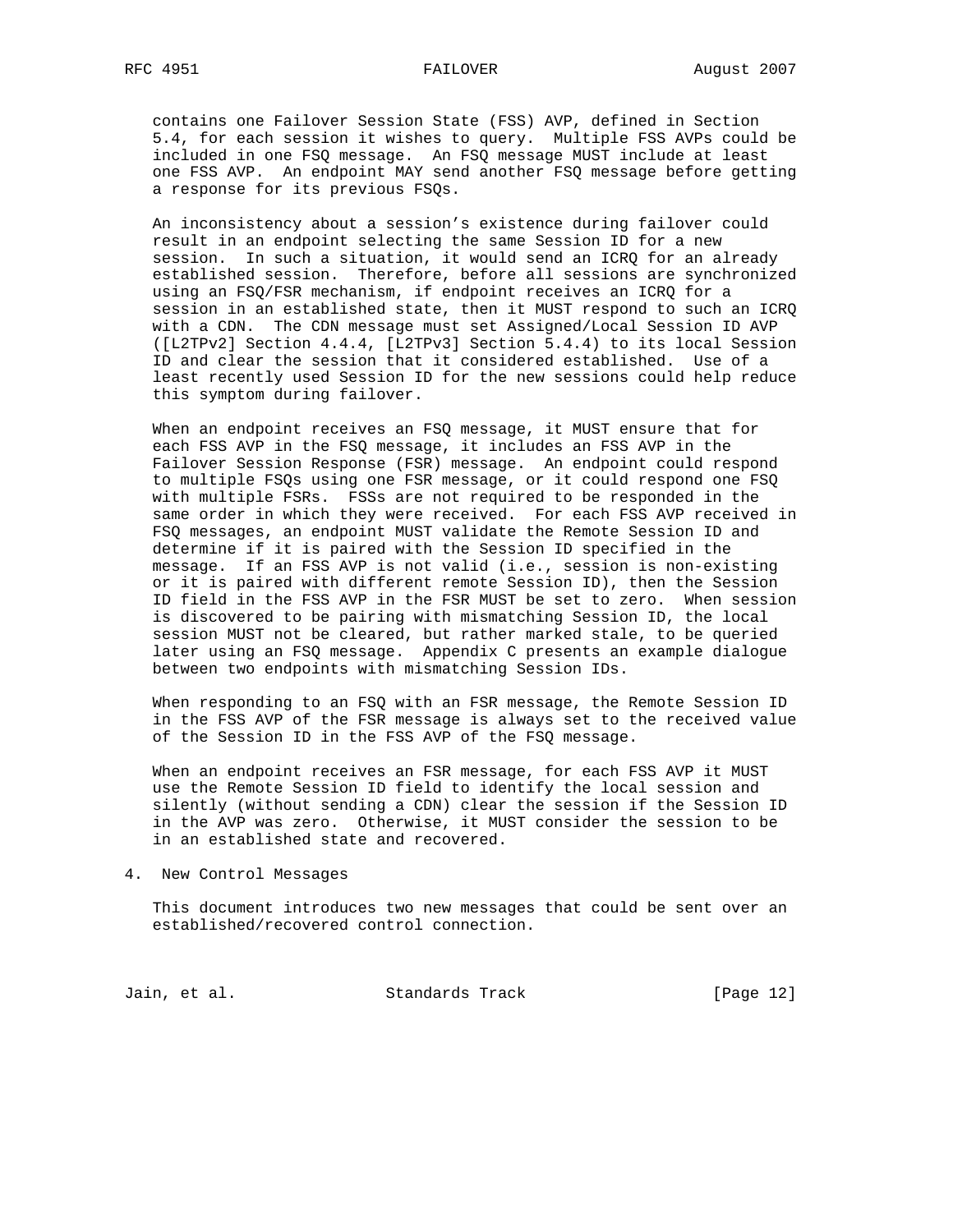4.1. Failover Session Query

 The Failover Session Query (FSQ) control message is used by an endpoint during the recovery process to query the state of various sessions. It triggers a response from the peer, which contains the requested state of various sessions.

This control message is encoded as follows:

```
 Vendor ID = 0 (IETF)
 Attribute Type = 21
```
The following AVPs MUST be present in the FSQ control message:

 Message Type Failover Session State

The following AVPs MAY be present in the FSQ control message:

 Random Vector Message digest ([L2TPv3] tunnels only)

 Other AVPs MUST NOT be sent in this control message and SHOULD be ignored on receipt.

 The M-bit on the Message Type AVP for this control message MUST be set to 0.

4.2. Failover Session Response

 The Failover Session Response (FSR) control message is used by an endpoint during the recovery process to respond with the local state of various sessions. It is sent as a response to an FSQ message. An endpoint MAY choose to respond to an FSQ message with multiple FSR messages.

This control message is encoded as follows:

 Vendor ID = 0 (IETF) Attribute Type = 22

The following AVPs MUST be present in the FSR control message:

 Message Type Failover Session State

Jain, et al. Standards Track [Page 13]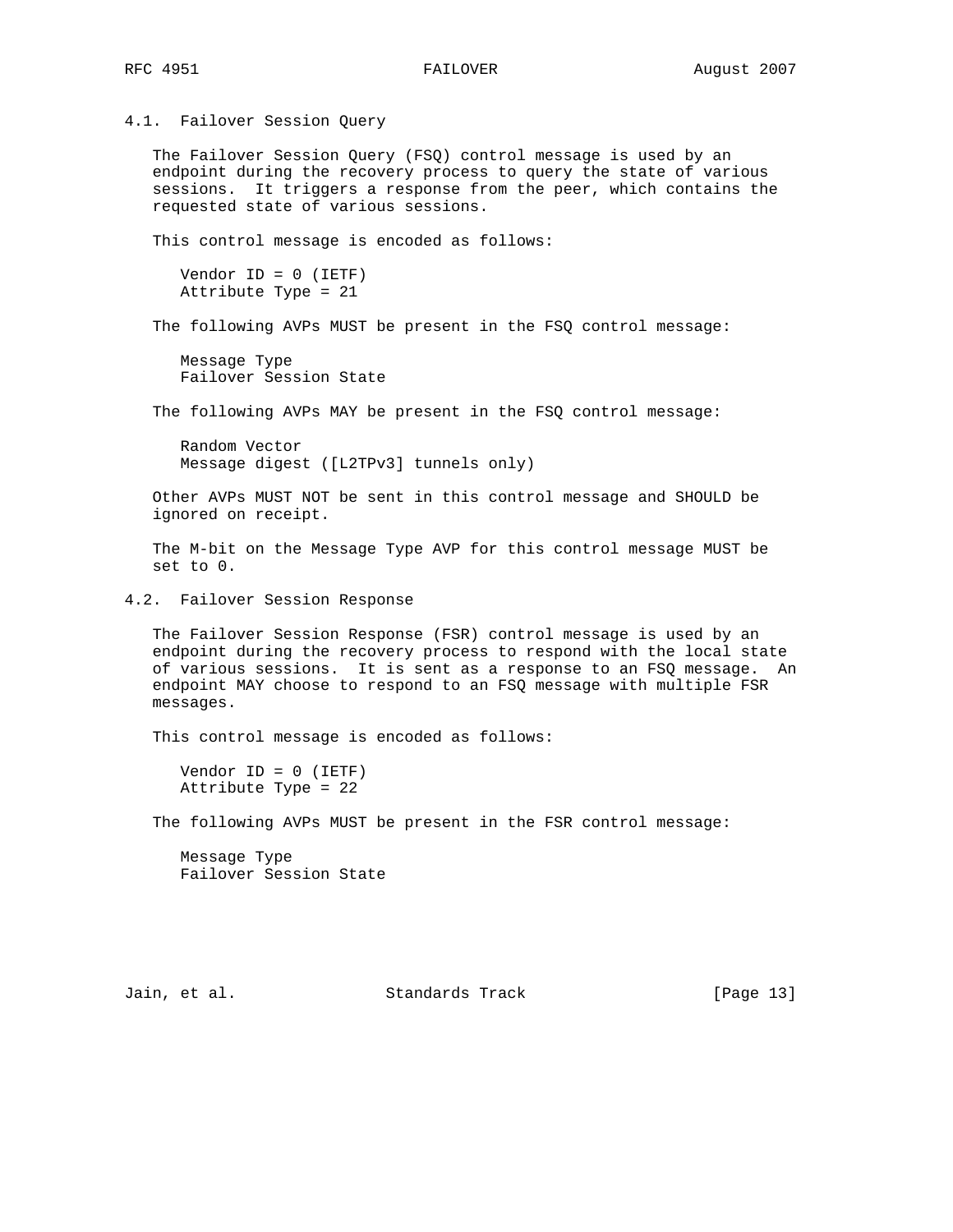The following AVPs MAY be present in the FSR control message:

 Random Vector Message digest ([L2TPv3] tunnels only)

 Other AVPs MUST NOT be sent in this control message and SHOULD be ignored on receipt.

 The M-bit on the Message Type AVP for this control message MUST be set to 0.

5. New Attribute Value Pairs

 The following sections contain a list of new L2TP AVPs defined in this document.

5.1. Failover Capability AVP

 The Failover Capability AVP, Attribute Type 76, indicates the capabilities of an endpoint required for the recovery process. The AVP format is defined as follows:

Failover Capability AVP

|              | 0 1 2 3 4 5 6 7 8 9 0 1 2 3 4 5 6 7 8 9 0 1 2 3 4 5 6 7 8 9 0 1 |                                         |  |
|--------------|-----------------------------------------------------------------|-----------------------------------------|--|
|              |                                                                 |                                         |  |
| $ M H $ rsvd | Length                                                          |                                         |  |
|              |                                                                 |                                         |  |
|              | Attribute Type 76                                               | Reserved                                |  |
|              |                                                                 | --+-+-+-+-+-+-+-+-+-+-+-+-+-+-+-+-+-+-+ |  |
|              | Recovery Time (in milliseconds)                                 |                                         |  |
|              |                                                                 |                                         |  |

 The AVP MAY be hidden (the H-bit set to 0 or 1). The AVP is not mandatory (the M-bit MUST be set to 0).

 The C bit governs the failover capability for the control channel. When the C bit is set, it indicates that the endpoint can recover from a control channel failure using the procedure described in Section 3.2.2.

 When the C bit is not set, it indicates that the endpoint cannot recover from a control channel failover. In this case, the D bit MUST be set. Note that a control channel failover in this case would be fatal for the tunnel and all associated data channels.

Jain, et al. Standards Track [Page 14]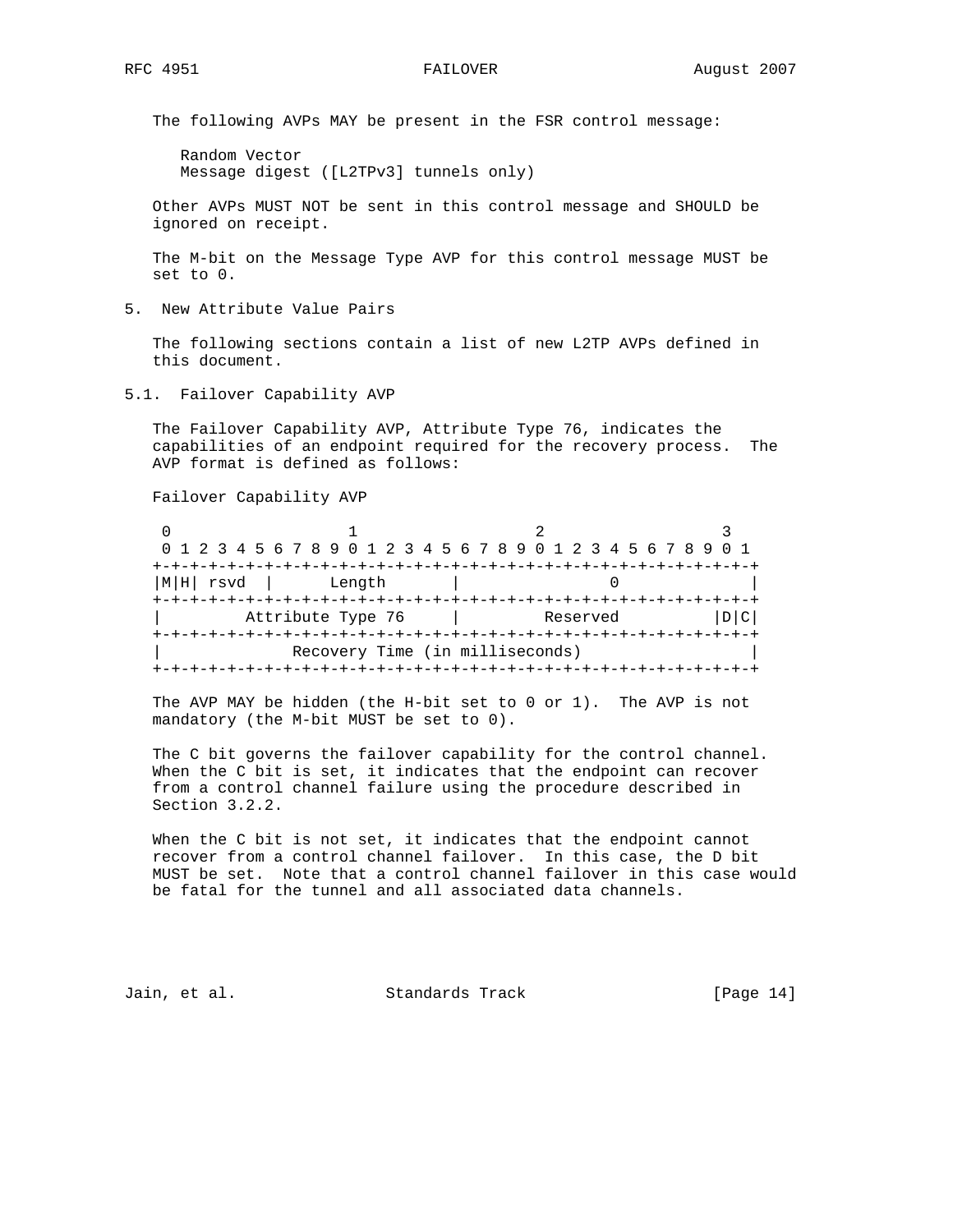The D bit governs the failover capability for data channels that use sequence numbers. Data channels that do not use sequence numbers do not need help to recover from a data channel failure.

 When the D bit is set, it indicates that the endpoint is capable of resetting Nr value of data channels using the procedure described in Section 3.2.3 Data Channel reset procedure.

 When the D bit is not set, it indicates that the endpoint cannot recover data channels that use sequence numbers. In the case of a failure, such data channels would be lost.

 The Failover Capability AVP MUST NOT be sent with C bit and D bit cleared.

 The Recovery Time, applicable only when the C bit is set, is the time in milliseconds an endpoint asks its peer to wait before assuming the recovery process has failed. This timer starts when an endpoint's control channel timeout ([L2TPv2] Section 5.8, [L2TPv3] Section 4.2) is started, and is not stopped (before expiry) until an endpoint successfully authenticates its peer during recovery. A value of zero does not mean that failover will not occur, it means no additional time is requested from the peer. The timer is also stopped if a control channel message is acknowledged by the peer in the situation when there was no failover, but the loss of the control channel message was a temporary phenomenon.

 This AVP MUST NOT be included in any control message other than SCCRQ and SCCRP messages.

5.2. Tunnel Recovery AVP

 The Tunnel Recovery AVP, Attribute Type 77, indicates that a sender would like to recover the tunnel identified in this AVP due to a failure. The AVP format is defined as follows:

Jain, et al. Standards Track [Page 15]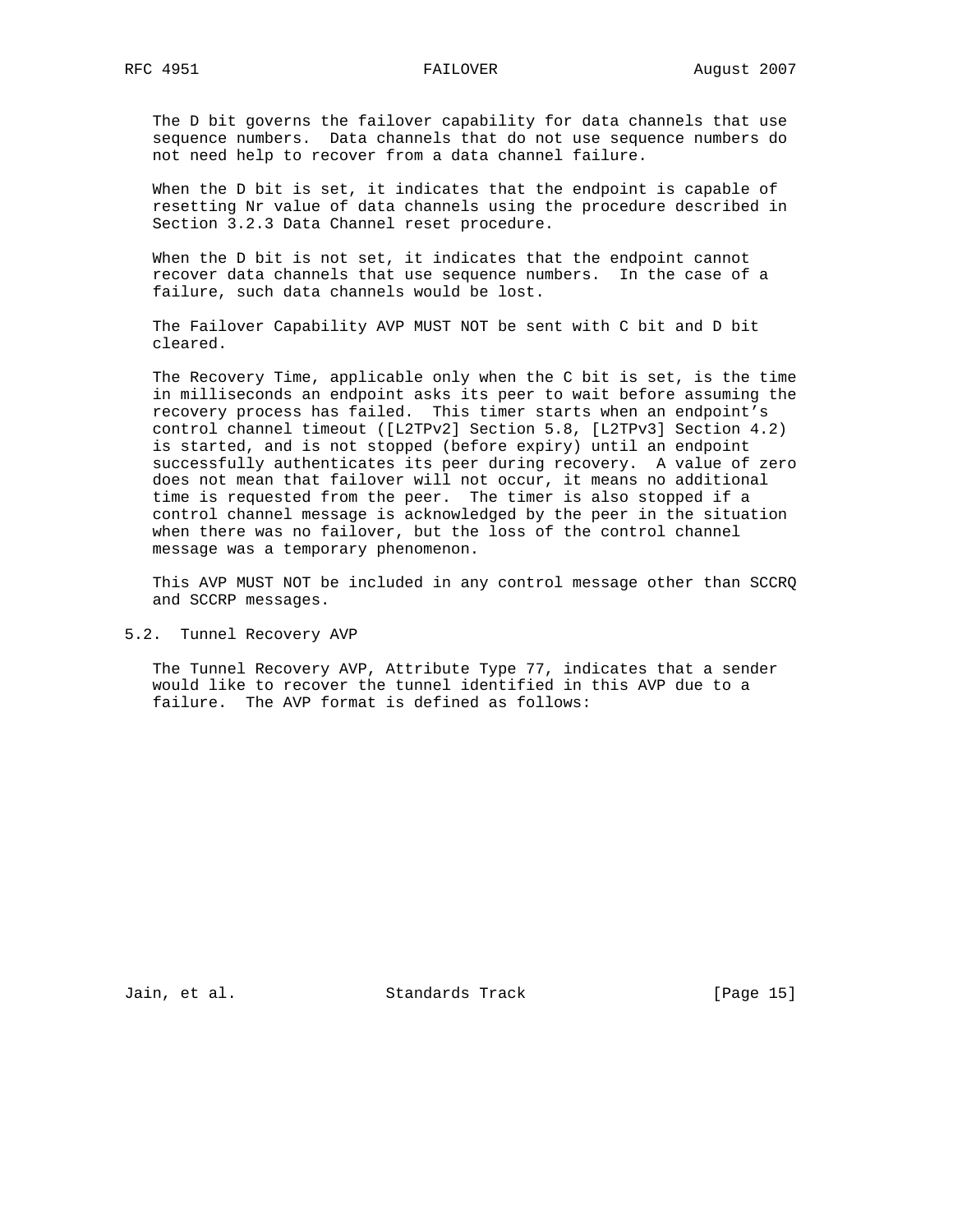Tunnel Recovery AVP for L2TPv3 tunnels:

|              | 0 1 2 3 4 5 6 7 8 9 0 1 2 3 4 5 6 7 8 9 0 1 2 3 4 5 6 7 8 9 0 1 |                          |  |
|--------------|-----------------------------------------------------------------|--------------------------|--|
|              |                                                                 |                          |  |
| M H <br>rsvd | Length                                                          |                          |  |
|              |                                                                 |                          |  |
|              | Attribute Type 77                                               | Reserved                 |  |
|              |                                                                 |                          |  |
|              |                                                                 | Recover Tunnel ID        |  |
|              |                                                                 |                          |  |
|              |                                                                 | Recover Remote Tunnel ID |  |
|              | +-+-+-+-+-+-+-+-+-+-+-+                                         |                          |  |

Tunnel Recovery AVP for L2TPv2 tunnels:

| 0 1 2 3 4 5 6 7 8 9 0 1 2 3 4 5 6 7 8 9 0 1 2 3 4 5 6 7 8 9 |                                                           |
|-------------------------------------------------------------|-----------------------------------------------------------|
| M H <br>rsvd<br>Length                                      |                                                           |
|                                                             |                                                           |
| Attribute Type 77                                           | Reserved                                                  |
| Reserved                                                    | -+-+-+-+-+-+-+-+-+-+-+-+-+-+-+-+-+-+<br>Recover Tunnel ID |
| Reserved                                                    | Recover Remote Tunnel ID                                  |

 This AVP MUST not be hidden (the H-bit is set to 0). The AVP is mandatory (the M-bit is set to 1).

 The Recover Tunnel ID encodes the local Tunnel ID that an endpoint wants recovered. The Recover Remote Tunnel ID encodes the remote Tunnel ID corresponding to the old tunnel.

 This AVP MUST NOT be included in any control message other than the SCCRQ message when establishing a Recovery Tunnel.

5.3. Suggested Control Sequence AVP

 The Suggested Control Sequence (SCS) AVP, Attribute Type 78, specifies the Ns and Nr values to for the recovered tunnel. This AVP is included in an SCCRP message of a recovery tunnel by remote endpoint. The AVP format is defined as follows:

Jain, et al. Standards Track [Page 16]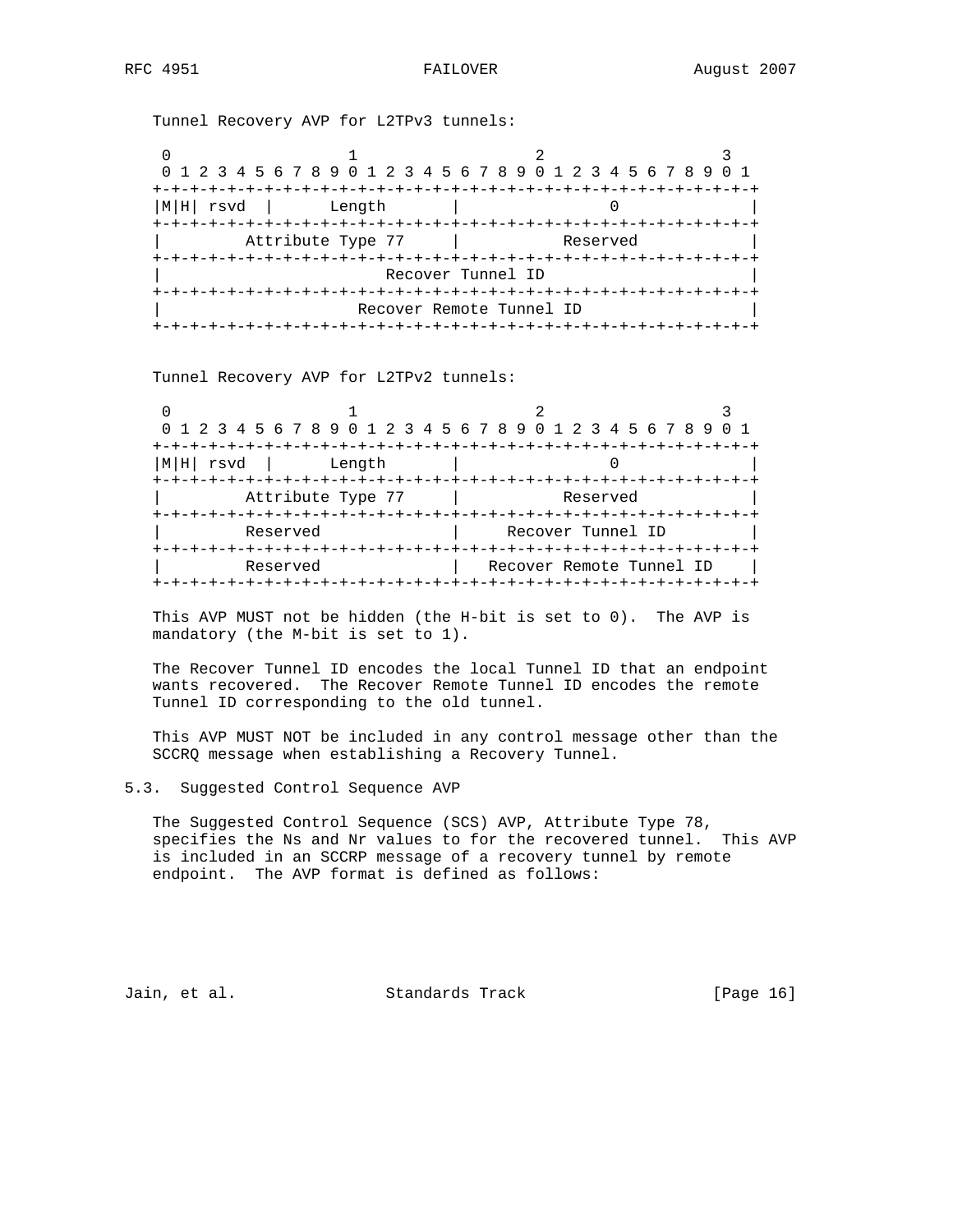|                |                   | 0 1 2 3 4 5 6 7 8 9 0 1 2 3 4 5 6 7 8 9 0 1 2 3 4 5 6 7 8 9 |  |
|----------------|-------------------|-------------------------------------------------------------|--|
|                |                   |                                                             |  |
| ' rsvd<br> M H | Length            |                                                             |  |
|                |                   |                                                             |  |
|                | Attribute Type 78 | Reserved                                                    |  |
|                |                   |                                                             |  |
|                | Suggested Ns      | Suggested Nr                                                |  |
|                |                   |                                                             |  |

 This AVP MAY be hidden (the H-bit set to 0 or 1). The AVP is not mandatory (the M-bit is set to 0).

 This is an optional AVP, suggesting Ns and Nr values to be used by the recovery endpoint. If this AVP is present in an SCCRP message during recovery tunnel establishment, the recovery endpoint MUST set the Ns and Nr values of the recovered tunnel to the respective suggested values. When this AVP is not sent in an SCCRP or not present in an incoming SCCRP, the Ns and Nr values for the recovered tunnel are set to zero. Use of this AVP helps avoid the interference in the recovered tunnel's control channel with old control packets.

 This AVP MUST NOT be included in any control message other than the SCCRP message when establishing a Recovery Tunnel.

5.4. Failover Session State AVP

 The Failover Session State (FSS) AVP, Attribute Type 79, is used to query the state of a session from the peer end to clear the sessions that otherwise would remain in an undefined state after failover. The AVP format is defined as follows:

FSS AVP format for L2TPv3 sessions:

|                   |                 | 0 1 2 3 4 5 6 7 8 9 0 1 2 3 4 5 6 7 8 9 0 1 2 3 4 5 6 7 8 9 |  |
|-------------------|-----------------|-------------------------------------------------------------|--|
|                   |                 |                                                             |  |
| M H <br>rsvd      | Length          |                                                             |  |
|                   |                 |                                                             |  |
| Attribute Type 79 |                 | Reserved                                                    |  |
|                   | +-+-+-+-+-+-+-  |                                                             |  |
|                   |                 | Session ID                                                  |  |
|                   | -+-+-+-+-+-+-+- |                                                             |  |
|                   |                 | Remote Session ID                                           |  |
|                   |                 |                                                             |  |

Jain, et al. Standards Track [Page 17]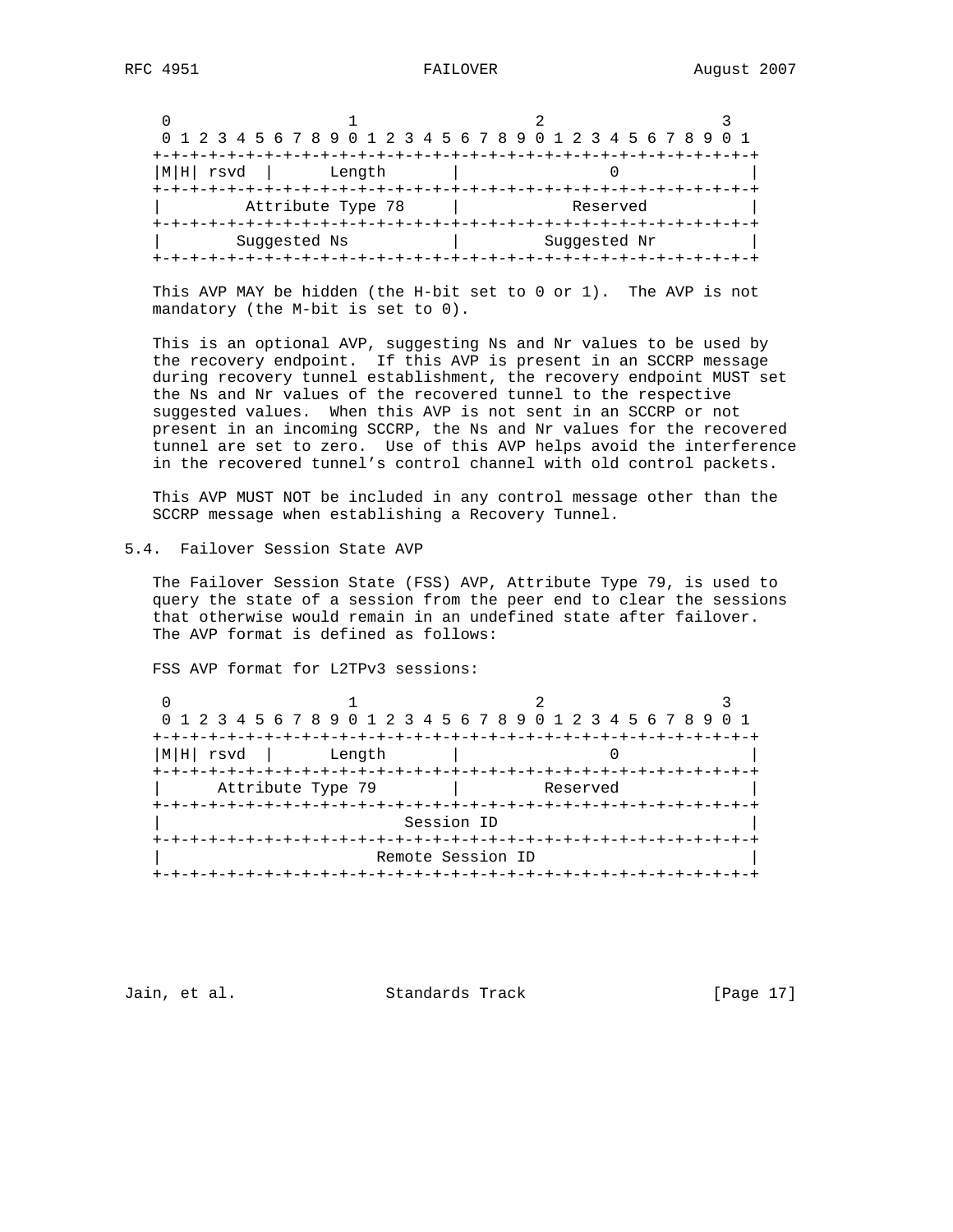FSS AVP format for L2TPv2 sessions:

|             |                                    | 0 1 2 3 4 5 6 7 8 9 0 1 2 3 4 5 6 7 8 9 0 1 2 3 4 5 6 7 8 9 |  |
|-------------|------------------------------------|-------------------------------------------------------------|--|
| rsvd<br>M H | Length                             |                                                             |  |
|             | Attribute Type 79                  | Reserved                                                    |  |
|             | -+-+-+-+-+-+-+-+-+-+-+<br>Reserved | Session ID                                                  |  |
|             | Reserved                           | Remote Session ID                                           |  |

 This AVP MAY be hidden (the H-bit set to 0 or 1). The AVP is mandatory (the M-bit is set to 1).

 The Session ID identifies the local Session ID that the sender had assigned, for which it would like to query the state on its peer. A Remote Session Id is the remote Session ID for the same session.

 An FSS AVP MUST NOT be used in any message other than FSQ and FSR messages.

6. Configuration Parameters

 An L2TP endpoint MAY expose the following configuration parameters to be specified for control connections:

- Control Channel Failover Capability: Failover Capability AVP (Section 5.1), C bit.
- Data Channel Failover Capability: Failover Capability AVP (Section 5.1), D bit.
- Recovery Time: Failover Capability AVP (Section 5.1).

 The L2TP MIB defined in [L2TPv2-MIB] and [L2TPv3-MIB], defines a number of objects that may be used for monitoring the status L2TP nodes, but is seldom used for configuration purposes. It is expected that the above mentioned parameters will be configured by using a Command Line Interface (CLI) or other proprietary mechanism.

 Asynchronous notifications for failover and recovery events may be sent by L2TP nodes to network management applications, but the specification of the protocol and format to be used for these notifications is out of the scope of this document.

Jain, et al. Standards Track [Page 18]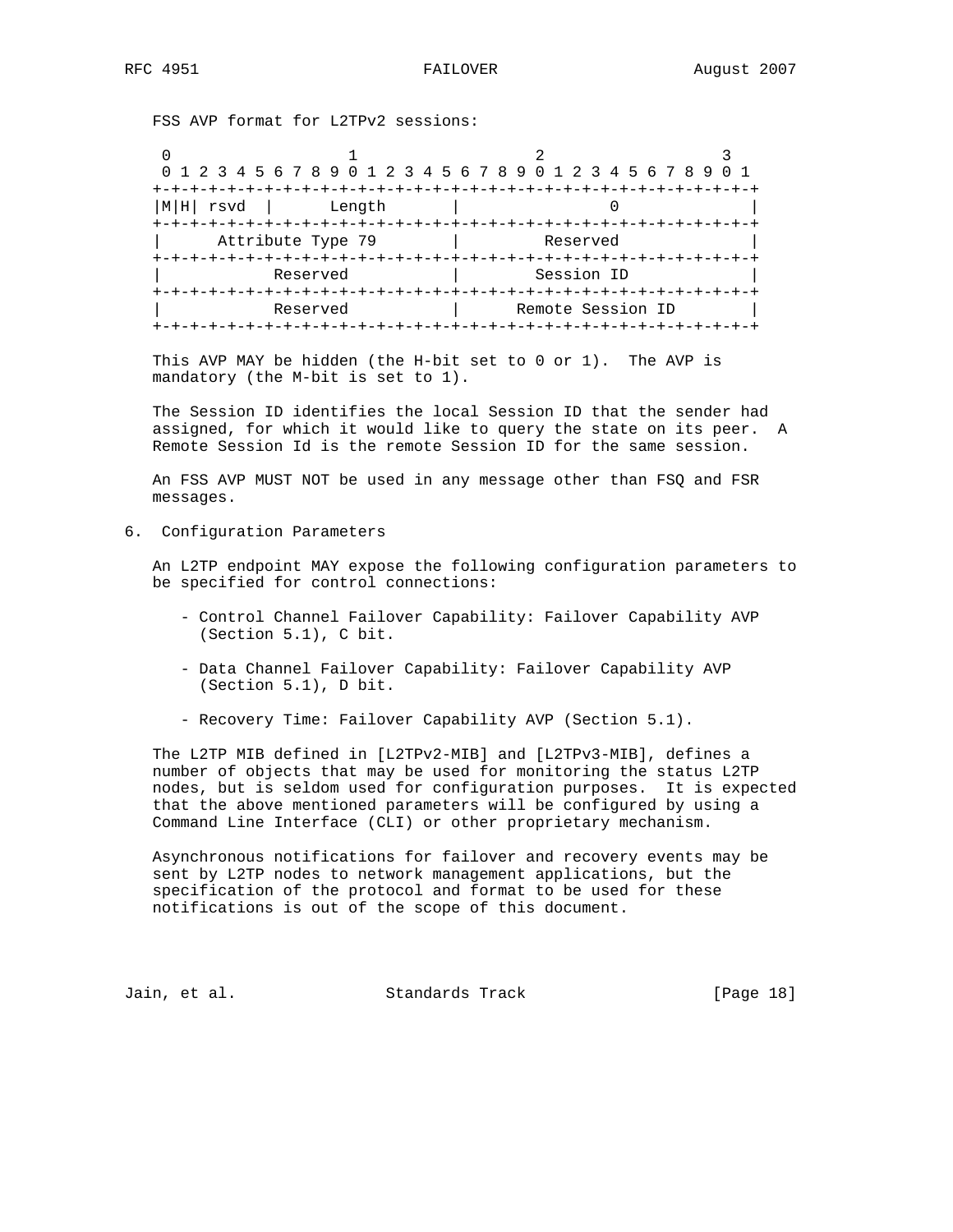# 7. IANA Considerations

This document defines the following values assigned by IANA.

- Four Control Message Attribute Value Pairs (Section 10.1 [L2TPv3]):

| Failover Capability        | : 76 |
|----------------------------|------|
| Tunnel Recovery            | : 77 |
| Suggested Control Sequence | : 78 |
| Failover Session State     | : 79 |

- Two Message Type (Attribute Type 0) Values (Section 10.2 [L2TPv3]):

| Failover Session Ouery |                           | : 21            |
|------------------------|---------------------------|-----------------|
|                        | Failover Session Response | $\therefore$ 22 |

8. Security Considerations

 A spoofed failover request (SCCRQ with Tunnel Recovery AVP) on behalf of an endpoint might cause a control channel termination if authentication measures mentioned in Section 3.2.1 are not used.

 Even if the authentication measures (as described in Section 3.2.1) were used, it is still possible to learn an identity of an operational tunnel from an endpoint by issuing it spoofed failover requests that fail the authentication procedure. The probability of succeeding with a spoofed failover request is  $1$  in ( $2^16 - 1$ ) for [L2TPv2] and 1 in (2^32 - 1) for [L2TPv3]. The discovered identity of an operational tunnel could then be misused to send control messages for a possible hindrance to the control connection. Typically, control messages that are outside the endpoint's receive window are discarded. However, if Suggested Control Sequence AVP (Section 5.3) is not used during the actual failover process, the sequence numbers might be reset to zero, thereby making the receive window predictable. To improve security under such circumstances, an endpoint may be configured with the possible set of recovery endpoints that could recover a tunnel, and use of Suggested Control Sequence AVP when recovering a tunnel.

9. Acknowledgements

 Leo Huber provided suggestions to help define the failover concept. Mark Townsley, Carlos Pignataro, and Ignacio Goyret reviewed the document and provided valuable suggestions.

Jain, et al. Standards Track [Page 19]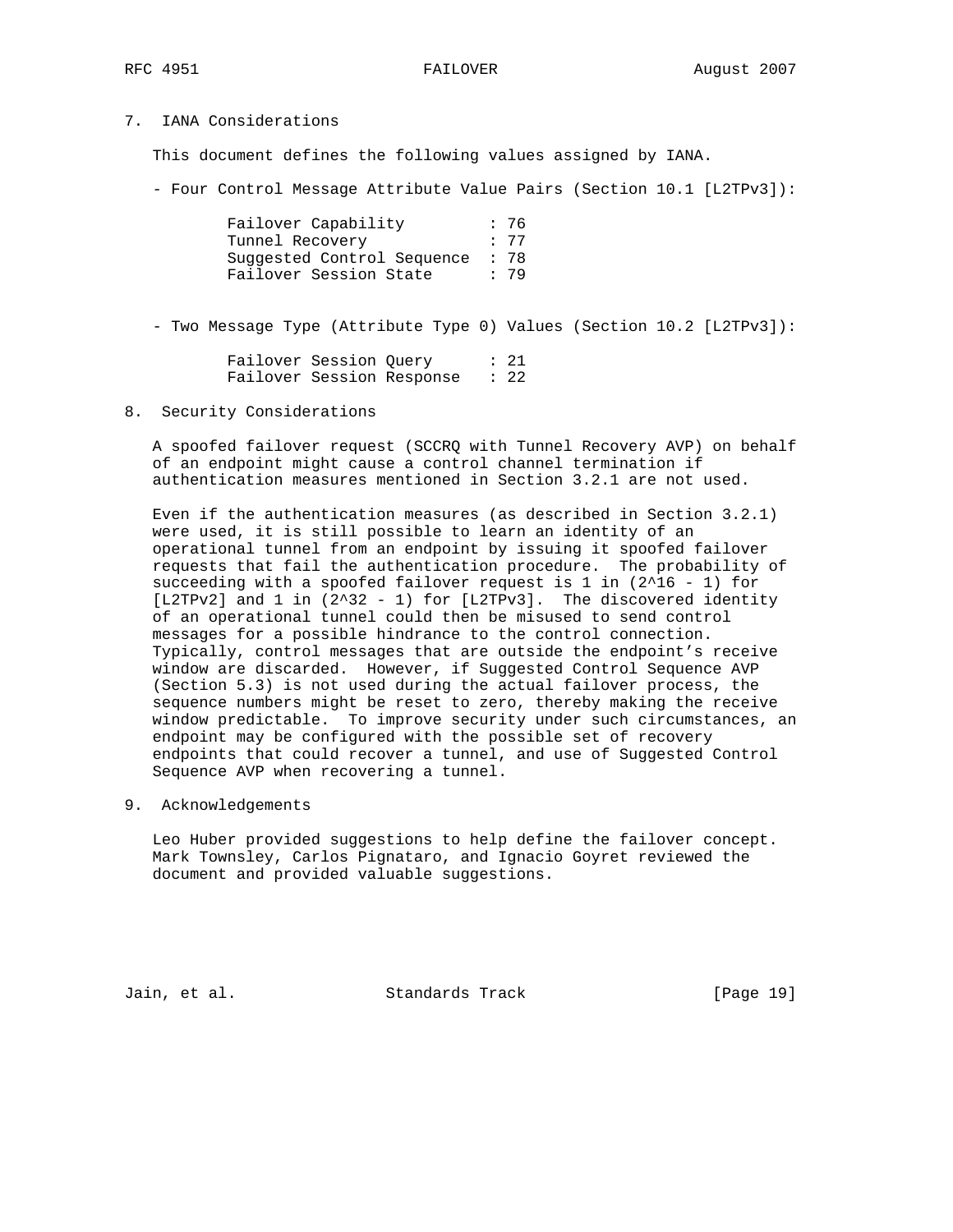10. Contributors

| Paul Howard   | Juniper Networks    |
|---------------|---------------------|
| Vipin Jain    | Riverstone Networks |
| Sam Henderson | Cisco Systems       |
| Keyur Parikh  | Harris Corporations |

- 11. References
- 11.1. Normative References
	- [RFC2119] Bradner, S., "Key words for use in RFCs to Indicate Requirement Levels", BCP 14, RFC 2119, March 1997.
	- [L2TPv2] Townsley, W., Valencia, A., Rubens, A., Pall, G., Zorn, G., and B. Palter, "Layer Two Tunneling Protocol "L2TP"", RFC 2661, August 1999.
	- [L2TPv3] Lau, J., Townsley, M., and I. Goyret, "Layer Two Tunneling Protocol - Version 3 (L2TPv3)", RFC 3931, March 2005.
- 11.2. Informative References
	- [L2TPv2-MIB] Caves, E., Calhoun, P., and R. Wheeler, "Layer Two Tunneling Protocol "L2TP" Management Information Base", RFC 3371, August 2002.
	- [L2TPv3-MIB] Nadeau, T. and K. Koushik, "Layer Two Tunneling Protocol (version 3) Management Information Base", Work in Progress, August 2006.
	- [BFD-MULTIHOP] Katz, D. and D. Ward, "BFD for Multihop Paths", Work in Progress, March 2007.

Jain, et al. Standards Track [Page 20]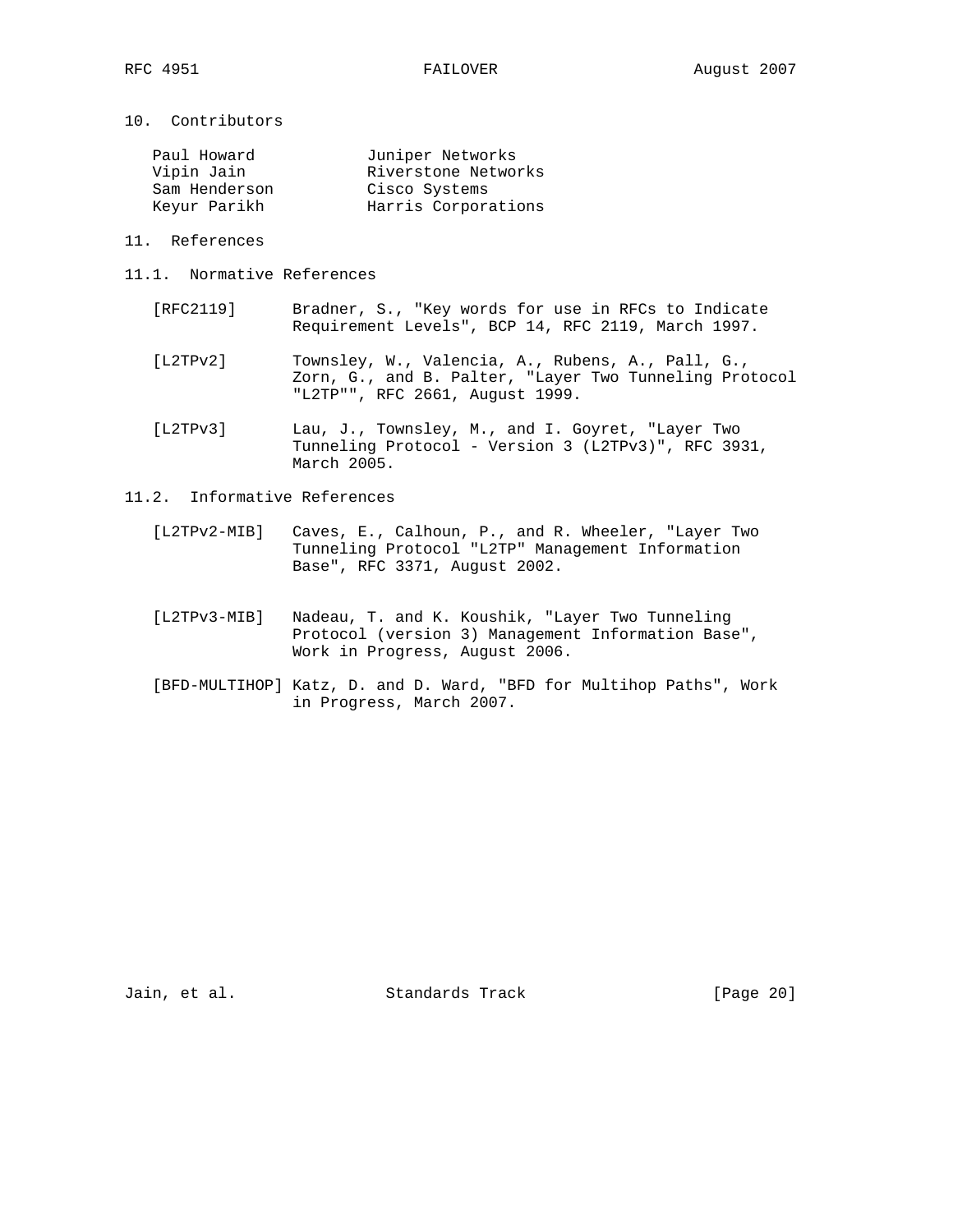## Appendix A

 Description below outlines the failover protocol operation for an example tunnel. The failover protocol does not preclude an endpoint from recovering multiple tunnels in parallel. It also allows an endpoint to send multiple FSQs, each including multiple FSS AVPs, to recover quickly.

Failover Capability Negotiation (Section 3.1):

 Endpoint Peer (assigned tid = x, failover capable) SCCRQ --------------------------------------> validate SCCRQ (assigned tid = y, failover capable) validate <-------------------------------------- send SCCRP SCCRP, etc. .... <after tunnel gets created, sessions are established> .... < This Node fails > The Recovery endpoint establishes the recovery tunnel (Section 3.2.1). Initiate recovery tunnel establishment for the old tunnel 'x': Recovery Endpoint extends the extent of the Peer (assigned tid = z, Recovery AVP) SCCRQ -----------------------------------> Detects failover (recover tid = x, recover remote tid =  $y$ ) validate SCCRQ (Suggested Control Sequence AVP, Suggested Ns/Nr = 3/100) validate <----------------------------------- send SCCRP SCCRP (recover tid = y, recover remote tid = x) reset  $Ns = 3$ ,  $Nr = 100$  on the recovered tunnel SCCCN -----------------------------------> validate and reset  $Ns = 100$ ,  $Nr = 3$  on

the recovered tunnel

Jain, et al. Standards Track [Page 21]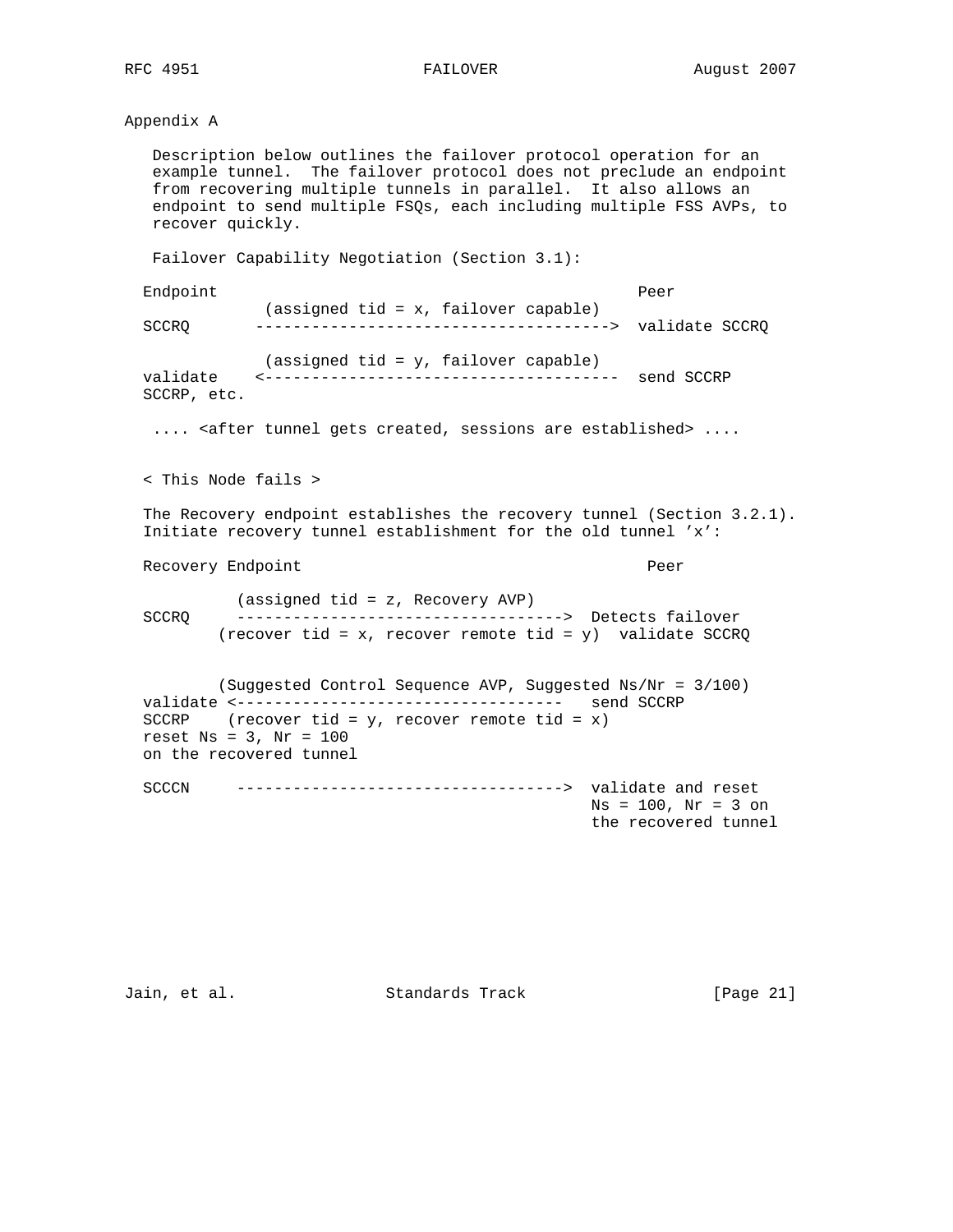Terminate the recovery tunnel tid =  $'z'$  StopCCN --------------------------------------> Cleanup 'w' Session states are synchronized both endpoints may send FSQs and cleanup stale sessions (Section 3.3) (FSS AVP for sessions s1, s2, s3..) send FSQ -------------------------------------> compute the state of sessions in FSQ (FSS AVP for sessions s1, s2, s3...) deletes <-------------------------------------- send FSR stale sessions, if any (FSS AVP for sessions s7, s8, s9...) compute <-------------------------------------- send FSQ the sate of sessions in FSQ (FSS AVP for sessions s7, s8, s9...) send FSR --------------------------------------> delete stale sessions, if any

Jain, et al. Standards Track [Page 22]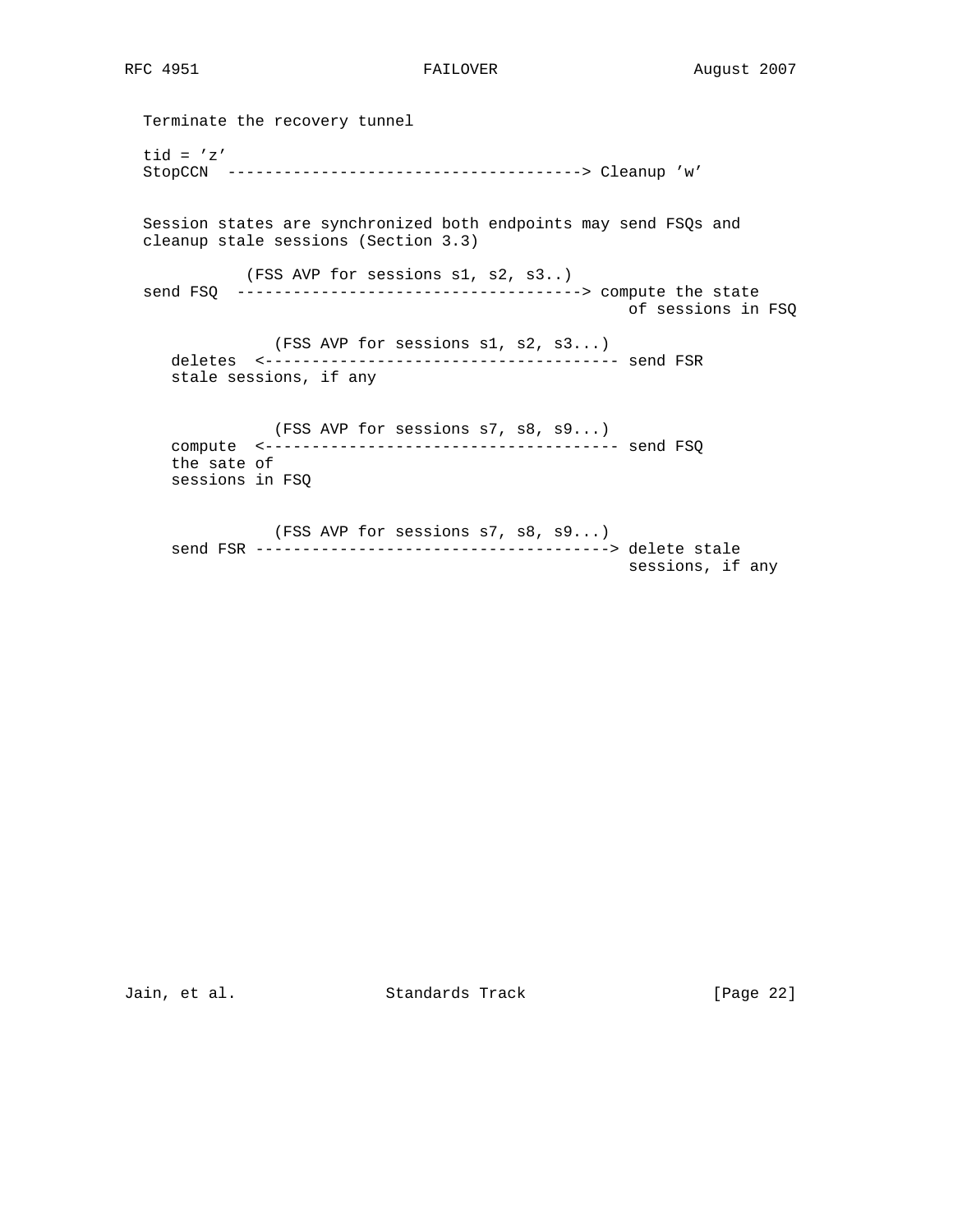# Appendix B

 This section shows an example dialogue to illustrate double failure recovery. The notable difference, as described in Section 3.2.1, in the procedure from single failover scenario is the use of a tie breaker by one of the recovery endpoints to use the recovery tunnel established by its peer (also a recovery endpoint) as a recovery tunnel.

```
Recovery endpoint and recovery endpoint
   (assume old tid = A) (assume old tid = B) Recovery AVP = (A, B)
    SCCRQ -----------------------+
     (with tie (recovery tunnel 'C') |
     breaker |
     AVP) |
          Recovery AVP = (B, A) +- valid <--------------------------- Send SCCRQ
 | SCCRQ (recovery tunnel 'D') | (with tie breaker AVP)
   This endpoint
    | loses tie; |
  Discards tunnel 'C'
                             This endpoint wins tie;
                              Discards SCCRQ
||
             | (may include SCS AVP)
  +->Send SCCRP -------------------------> Validate SCCRP
                               Reset 'B';
                               Set Ns, Nr values --+
 |
 |
 |
    Validate SCCN <---------------------- Send SCCN -------+
    Reset 'A';
    Set Ns, Nr values
```
 FSQs and FSRs for the old tunnel (A, B) are exchanged on the recovered tunnel by both endpoints.

Jain, et al. Standards Track [Page 23]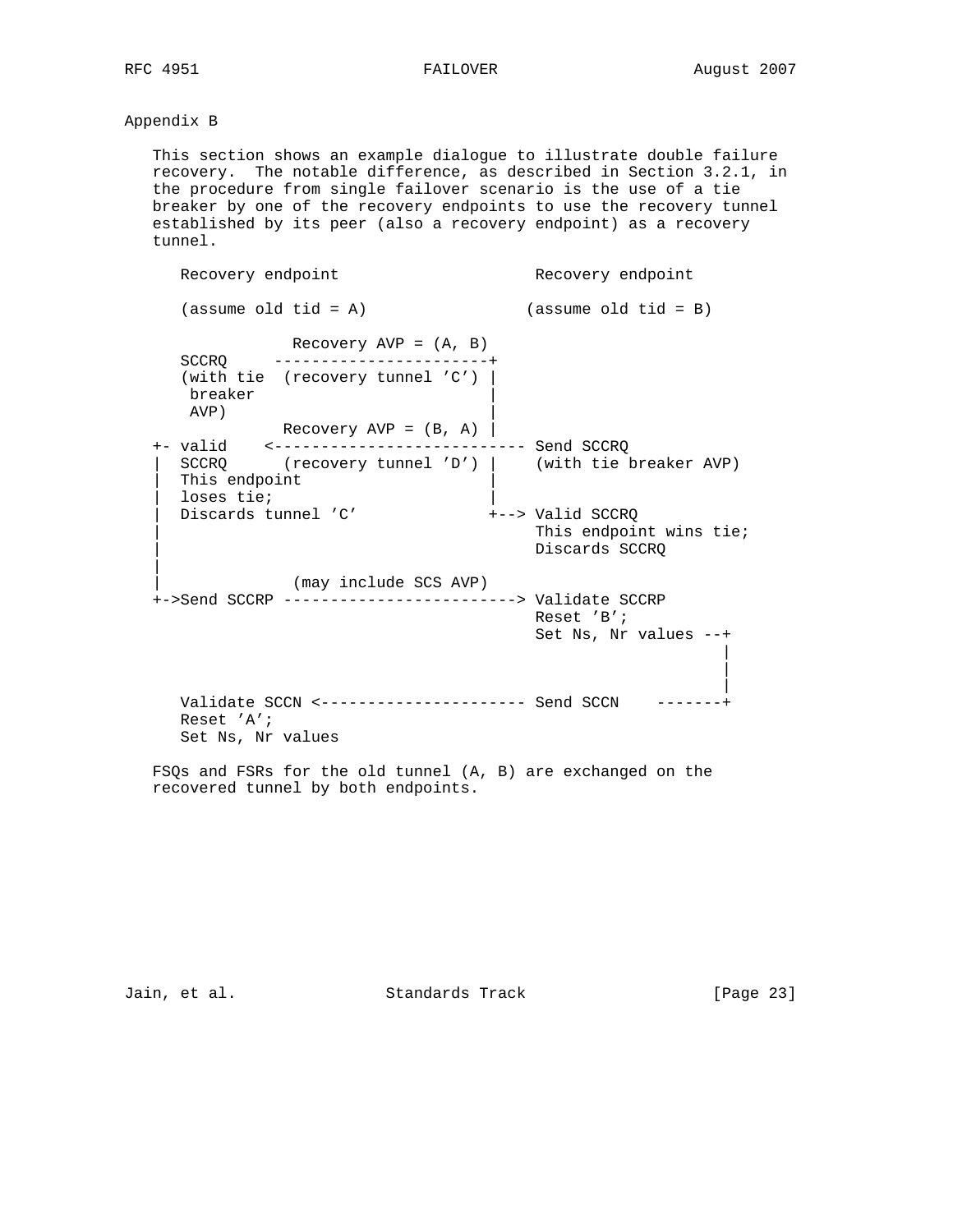# Appendix C

 Session ID mismatch could not be a result of failure on one of the endpoints. However, failover session recovery procedure could exacerbate the situation, resulting into a permanent mismatch in Session IDs between two endpoints. The dialogue below outlines the behavior described in Section 3.3, Step III to handle such situations gracefully.

| Recovery endpoint                                                                   | Remote endpoint                                     |
|-------------------------------------------------------------------------------------|-----------------------------------------------------|
| (assume a mismatch)<br>$Sid = A$ , Remote $Sid = B$<br>$Sid = C$ , Remote $Sid = D$ | (assume a mismatch)<br>$Sid = B$ , Remote $Sid = C$ |
| FSS AVP (A, B)                                                                      |                                                     |

 send FSQ -------------------------> No (B, A) pair exist; rather (B, C) exist. If it clears B then peer doesn't know if C is stale on other end.

 Instead if it marks B stale and queries the session state via FSQ, C would be cleared on the other end.

FSS AVP (0, A)

Clears A <-------------------------- send FSR

... some time later ...

 FSS AVP (B, C) No (C,B) <-------------------------- send FSQ Mark C Stale

FSS AVP (0, B)

Send FSR --------------------------> Clears B

Jain, et al. Standards Track [Page 24]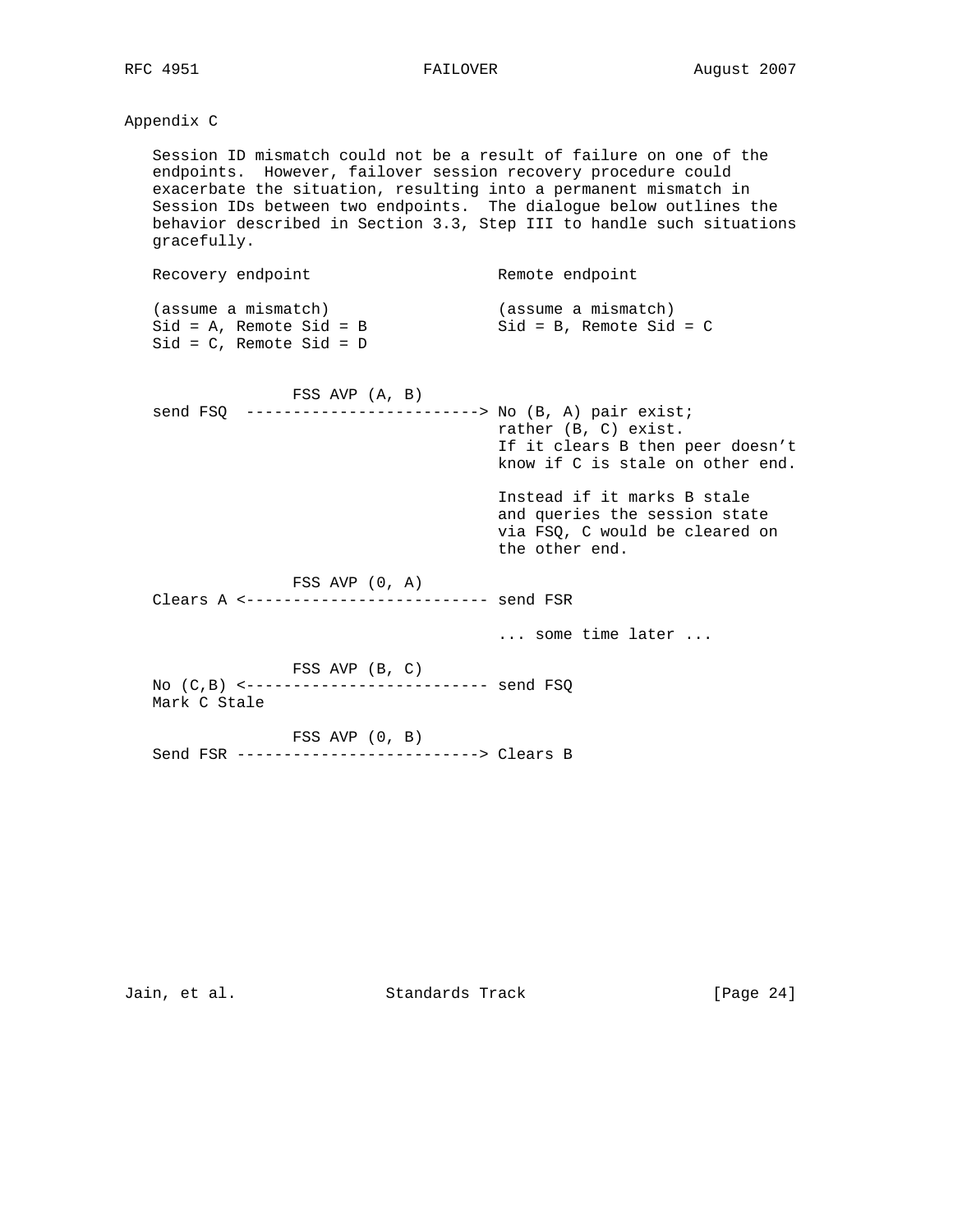Author Information

 Vipin Jain Riverstone Networks 5200 Great America Parkway Santa Clara, CA 95054 EMail: vipinietf@yahoo.com

 Paul W. Howard Juniper Networks 10 Technology Park Drive Westford, MA 01886 EMail: phoward@juniper.net

 Sam Henderson Cisco Systems 7025 Kit Creek Rd. PO Box 14987 Research Triangle Park, NC 27709 EMail: samh@cisco.com

 Keyur Parikh Harris Corporation 4393 Digitalway Mason, OH 45040 EMail: kparikh@harris.com

Jain, et al. Standards Track [Page 25]